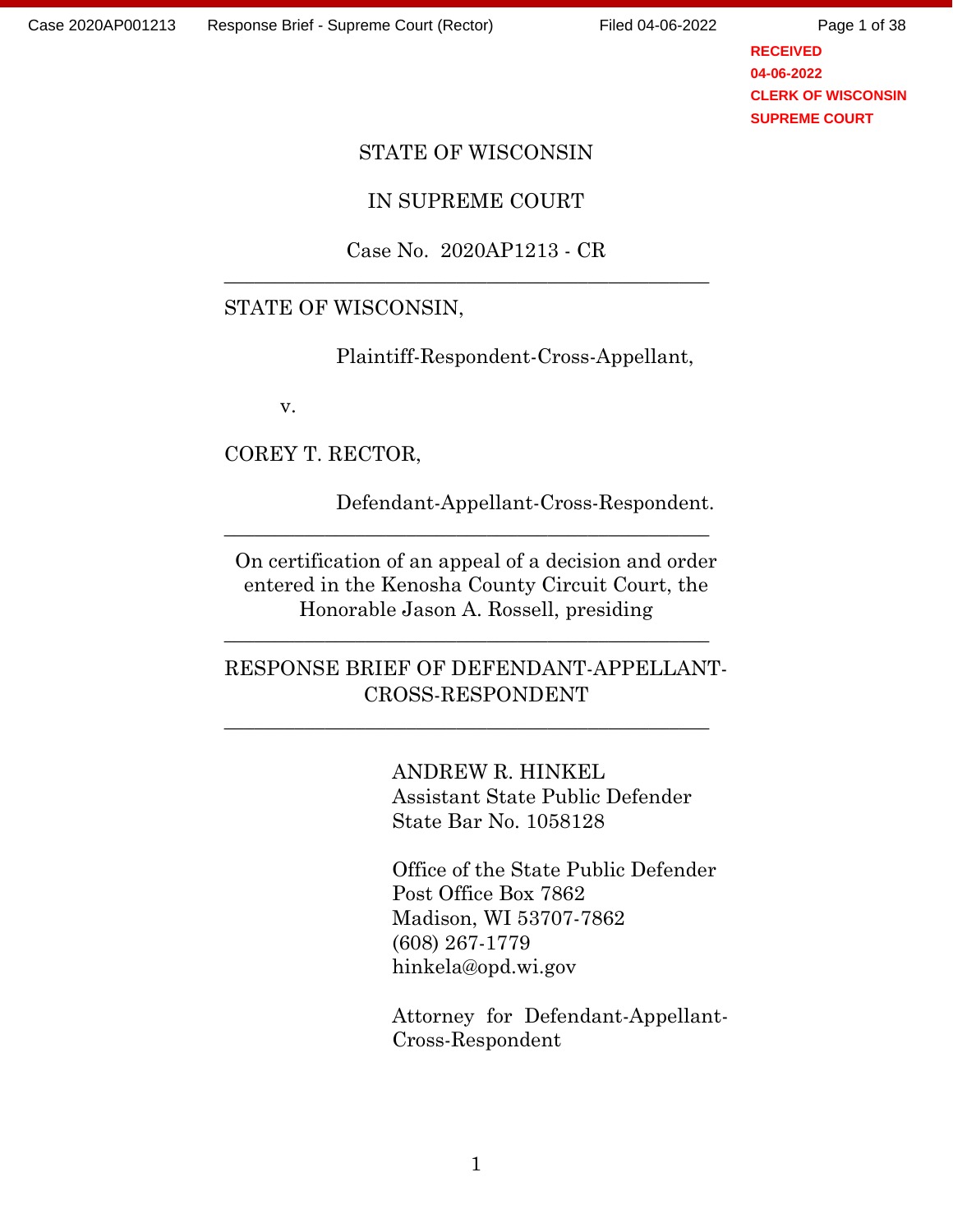# **TABLE OF CONTENTS**

|                               |                |                                                                                                                    | Page |  |  |
|-------------------------------|----------------|--------------------------------------------------------------------------------------------------------------------|------|--|--|
|                               |                |                                                                                                                    |      |  |  |
| POSITION ON ORAL ARGUMENT AND |                |                                                                                                                    |      |  |  |
|                               |                |                                                                                                                    |      |  |  |
| Ι.                            |                | Summary of argument and standard of                                                                                |      |  |  |
| II.                           |                | The plain meaning of events occurring on<br>"2 or more separate occasions" is that they                            |      |  |  |
| Ш.                            |                | Nothing the state has said should<br>persuade this Court to abandon the plain                                      |      |  |  |
|                               | $\mathbf{A}$ . | <i>Wittrock</i> and <i>Hopkins</i> do not require<br>the Court to rewrite the statute in                           |      |  |  |
|                               | <b>B.</b>      | The legislative history the state<br>is irrelevant because the<br>cites<br>statutory language is plain; it is also |      |  |  |
|                               | $\rm C$ .      | Respecting the plain meaning that<br>convictions must occur on "2 or more<br>separate occasions" does not          |      |  |  |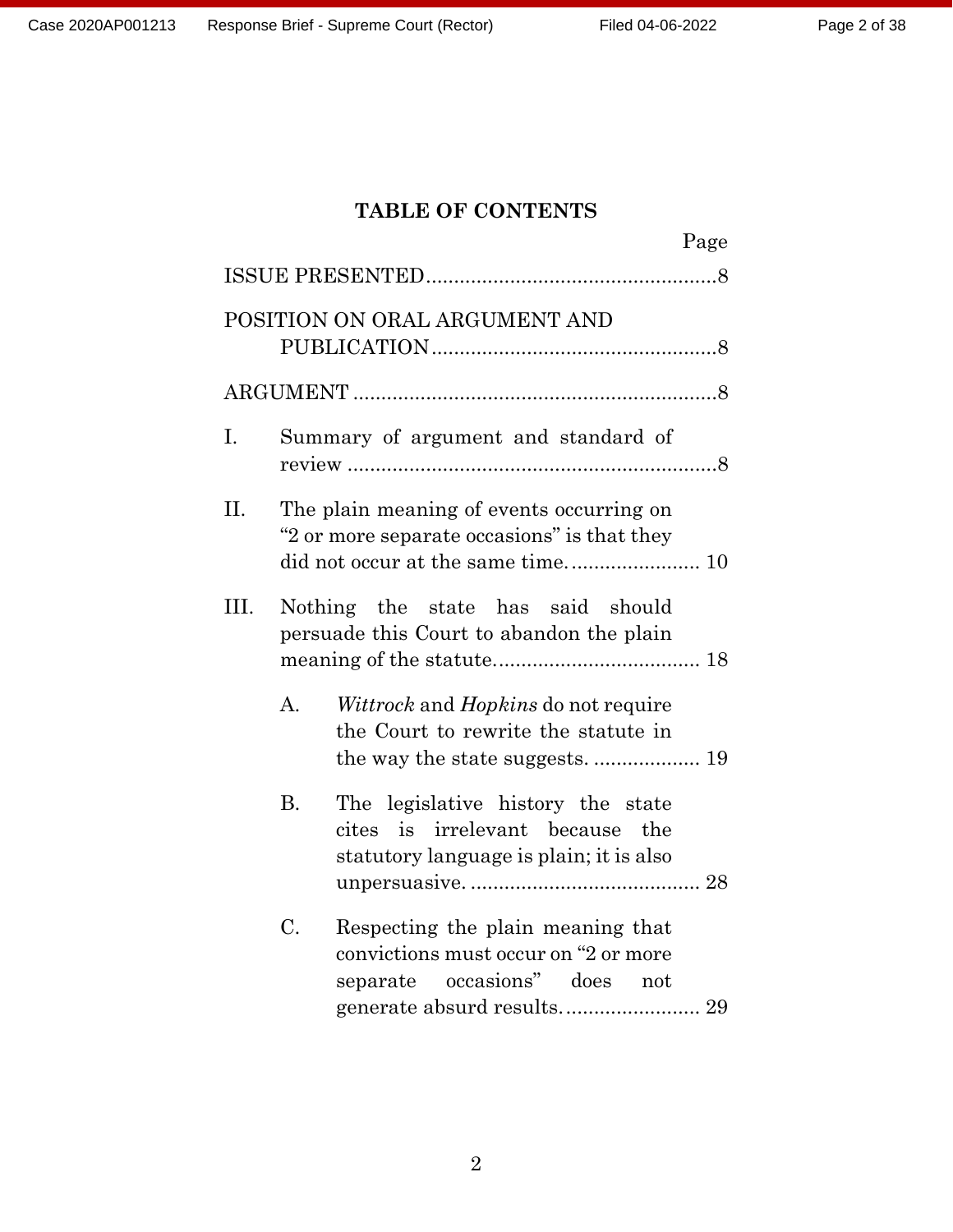| D.<br>The Attorney General's opinion<br>adds little to nothing to the Attorney          |
|-----------------------------------------------------------------------------------------|
|                                                                                         |
|                                                                                         |
| <b>CASES CITED</b>                                                                      |
| Anderson v. Aul,<br>2015 WI 19, 361 Wis. 2d 63,                                         |
| J.D.D., Inc. v. Clinton Twp.,<br>No. 12-10396, 2013 WL 6474120                          |
| Lang v. Lang,<br>161 Wis. 2d 210, 467 N.W.2d 772 (1991) 27                              |
| Lett v. State,<br>445 A.2d 1050 (Md. App. 1982)  13                                     |
| Peace ex rel. Lerner v. Nw. Nat. Ins. Co.,<br>228 Wis. 2d 106, 596 N.W.2d 429 (1999) 27 |
| Rupp v. Swineford,                                                                      |
| Seitz v. Suffolk Cty. Dep't of Civ. Serv.,                                              |
| Shepard v. United States,                                                               |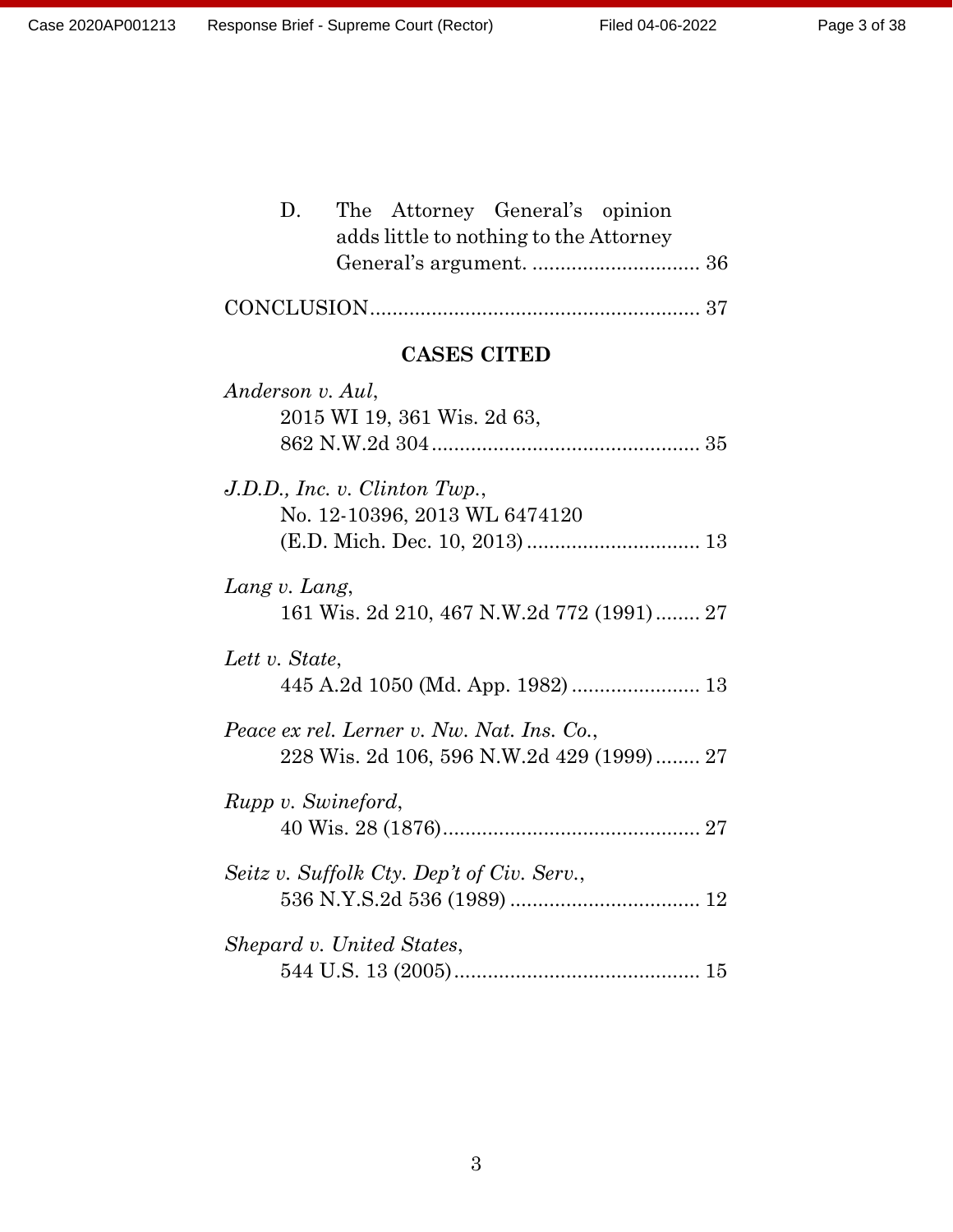| State ex rel. Kalal v. Cir. Ct. for Dane Cty.,                   |
|------------------------------------------------------------------|
| 2004 WI 58, 271 Wis. 2d 633,                                     |
| State v. Bollig,<br>2000 WI 6, 232 Wis. 2d 561,                  |
| State v. Ehlenfeldt,<br>94 Wis. 2d 347, 288 N.W.2d 786 (1980) 26 |
| State v. Grady,<br>175 Wis. 2d 553, 499 N.W.2d 285               |
| State v. Hopkins,<br>168 Wis. 2d 802, 484 N.W.2d 549             |
| State v. Hoppe,<br>2009 WI 41, 317 Wis. 2d 161,                  |
| State v. LaPointe,<br>404 P.3d 610 (Wash. App. 2017)  13         |
| State v. Rector,<br>No. 2020AP1213-CR, unpublished slip op.      |
| State v. Smith,<br>2010 WI 16, 323 Wis. 2d 377,                  |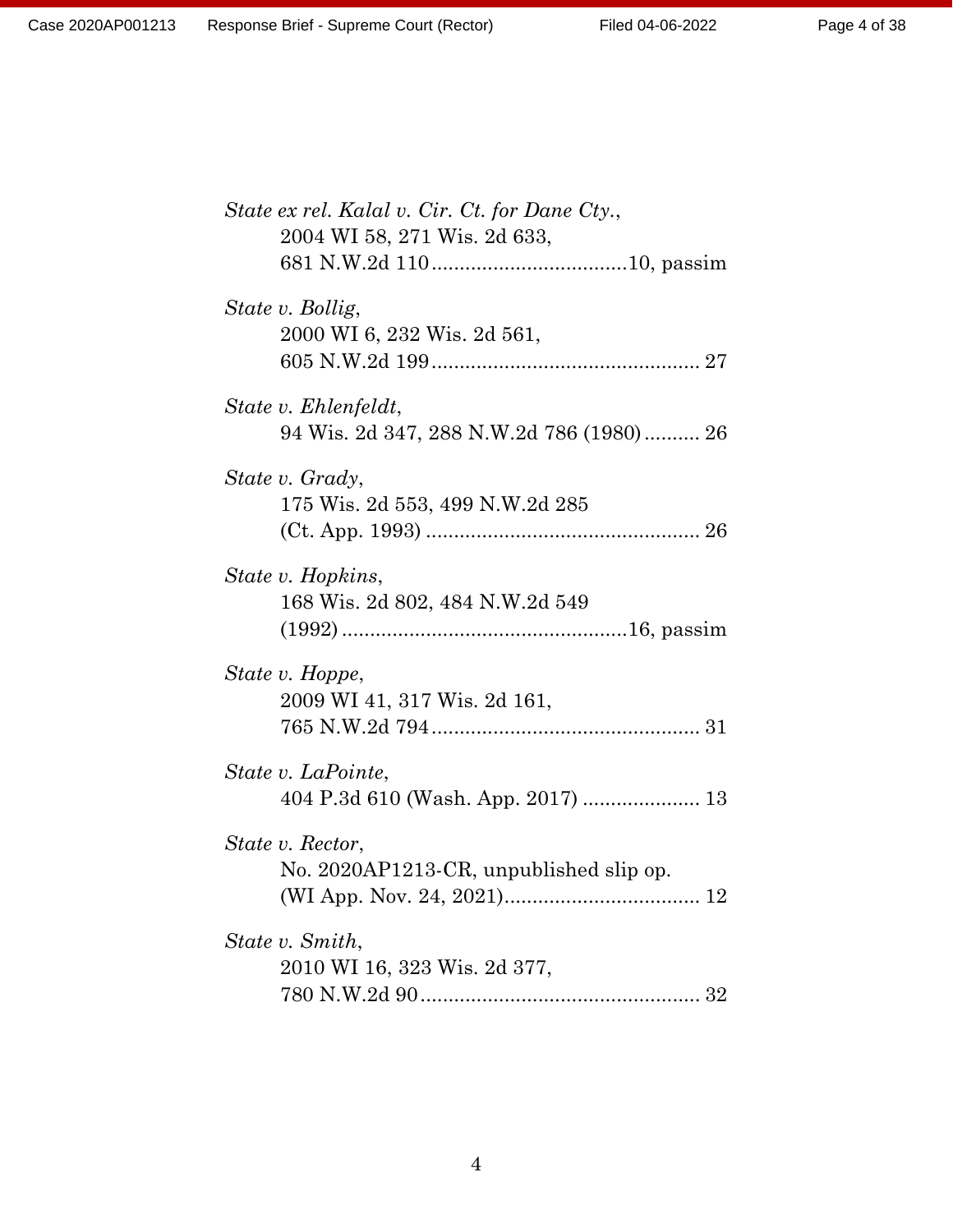| State v. Van Buren,                          |  |  |
|----------------------------------------------|--|--|
| 2008 WI App 26, 307 Wis. 2d 447,             |  |  |
|                                              |  |  |
|                                              |  |  |
| State v. Wittrock,                           |  |  |
| 119 Wis. 2d 664,                             |  |  |
|                                              |  |  |
|                                              |  |  |
| Town of Vernon v. Waukesha Cty.,             |  |  |
| 102 Wis. 2d 686, 307 N.W.2d 227 (1981) 36    |  |  |
| United States v. Hudspeth,                   |  |  |
|                                              |  |  |
|                                              |  |  |
| Wisconsin Carry, Inc. v. City of Madison,    |  |  |
| 2017 WI 19, 373 Wis. 2d 543,                 |  |  |
|                                              |  |  |
|                                              |  |  |
| Wooden v. United States,                     |  |  |
| <b>USSC No. 20-5279</b>                      |  |  |
| (regarding 18 U.S.C. $\S 924(e)$ )13, passim |  |  |
|                                              |  |  |
| Woods v. State,                              |  |  |
|                                              |  |  |
| Y & N Furniture, Inc. v. Nwabuoku,           |  |  |
|                                              |  |  |
|                                              |  |  |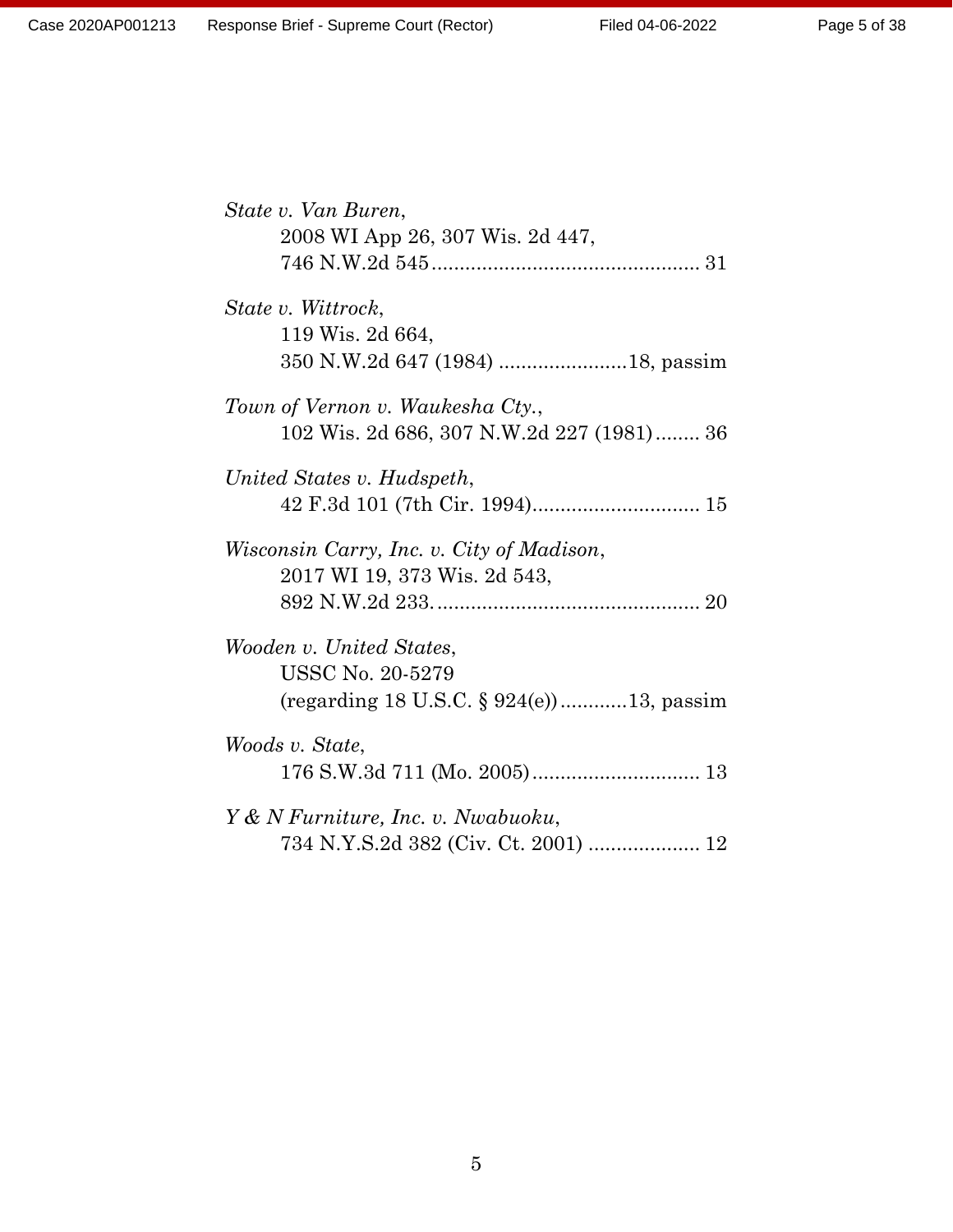# **STATUTES CITED**

| <u>Wisconsin Act</u>                                                                       |
|--------------------------------------------------------------------------------------------|
|                                                                                            |
| <b>OTHER AUTHORITIES CITED</b>                                                             |
| Bram Stoker, Dracula (Doubleday 1897)  12                                                  |
| Daniel R. Suhr, <i>Interpreting Wisconsin</i><br>Statutes, 100 Marq. L. Rev. 969 (2017) 20 |
| https://www.publicsafety.gc.ca/cnt/rsrcs<br>/pblctns/nts-dvlpmnt-sttc/nts-dvlpmnt-         |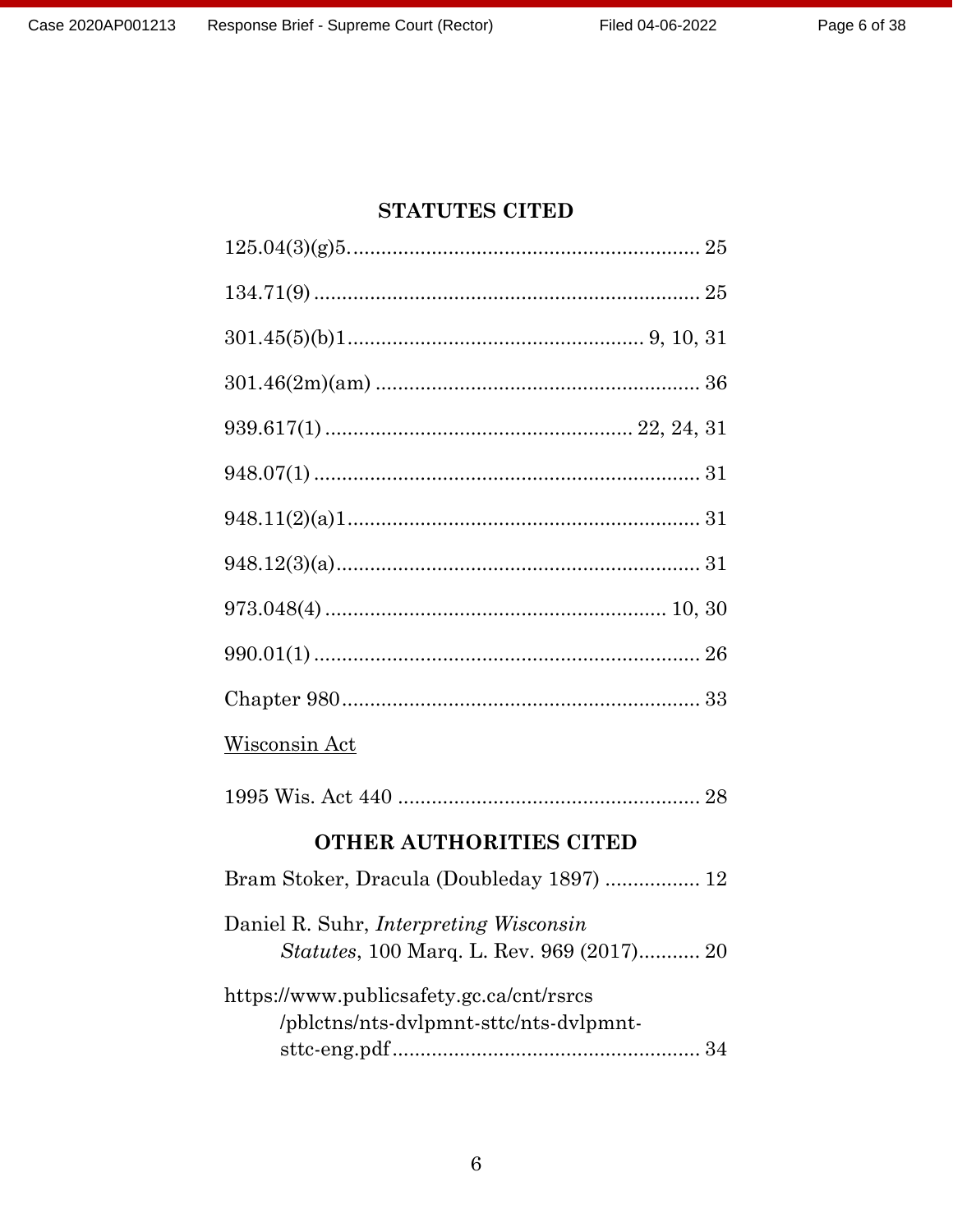| James E. Hooper, Bright Lines, Dark Deeds:  |
|---------------------------------------------|
| Counting Convictions Under the Armed        |
| Career Criminal Act, 89 Mich. L. Rev.       |
|                                             |
| Merriam-Webster.com/dictionary/occasion 11  |
| P.G. Wodehouse, The Clicking of Cuthbert    |
|                                             |
| R. Karl Hanson and David Thornton,          |
| Notes on the Development of Static-2002  34 |
| Antonin Scalia and Bryan A. Garner,         |
|                                             |
| Webster.com/dictionary/separate 11, 14      |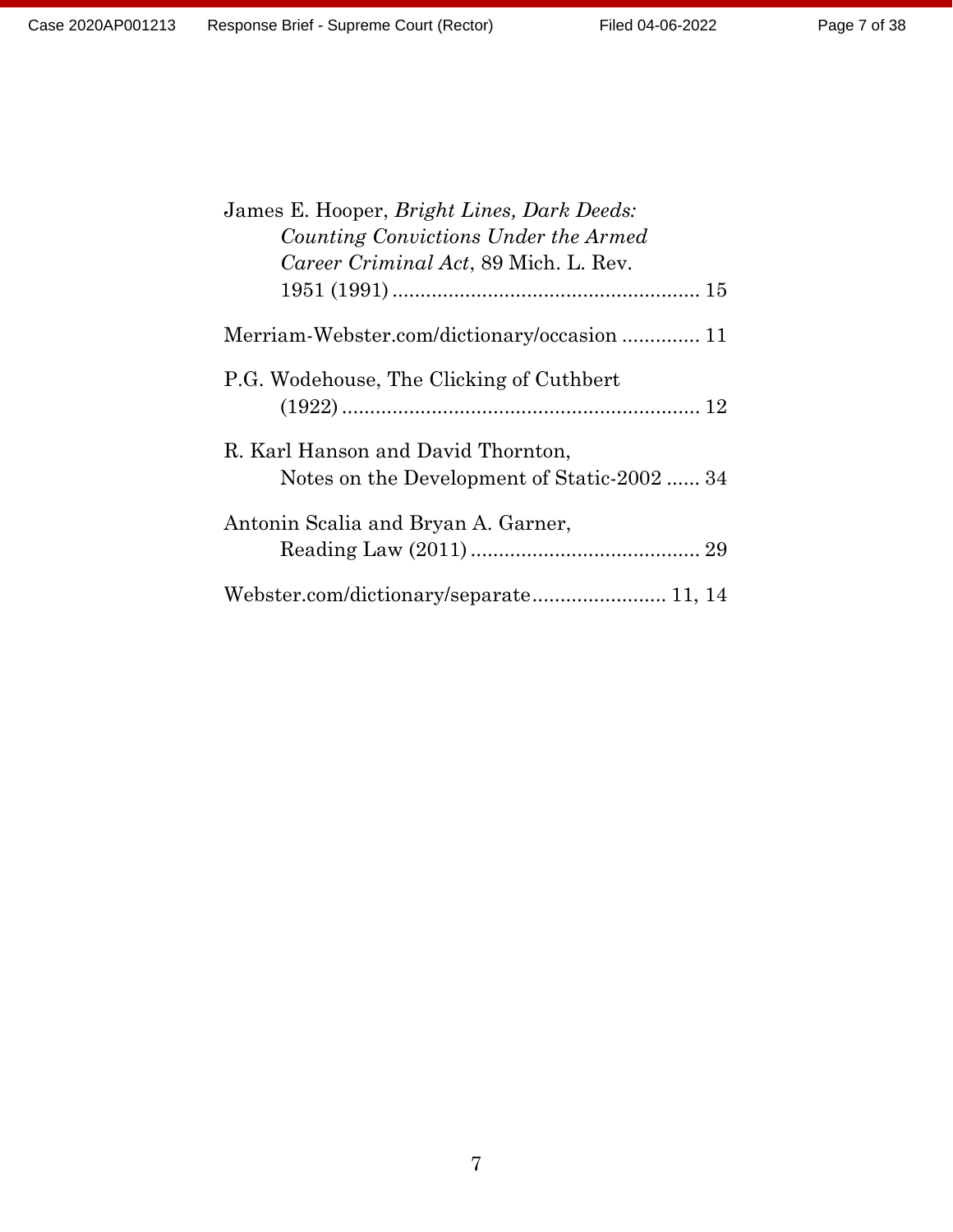### **ISSUE PRESENTED**

Corey Rector pleaded guilty to five counts of possession of child pornography in a single case at a single hearing. Did his convictions occur "on 2 or more separate occasions" such that he must register as a sex offender until his death?

The circuit court held that lifetime registration is not mandatory and ordered Rector to register for 15 years after completion of his sentence. The court of appeals certified the case to this Court. This Court should affirm the circuit court.

## **POSITION ON ORAL ARGUMENT AND PUBLICATION**

Both oral argument and publication of opinions are customary for this Court.

#### **ARGUMENT**

### **I. Summary of argument and standard of review**

In a single hearing, Rector entered five identical pleas to five identical counts of possessing child pornography. (7; 66:11-12). Immediately after Rector said "guilty" for the fifth time, the court said it accepted the pleas, and thus found him "guilty … in Counts 1 through 5." (66:12). By the circuit court's pronouncement, Rector was convicted of five sex offenses. The question before this Court is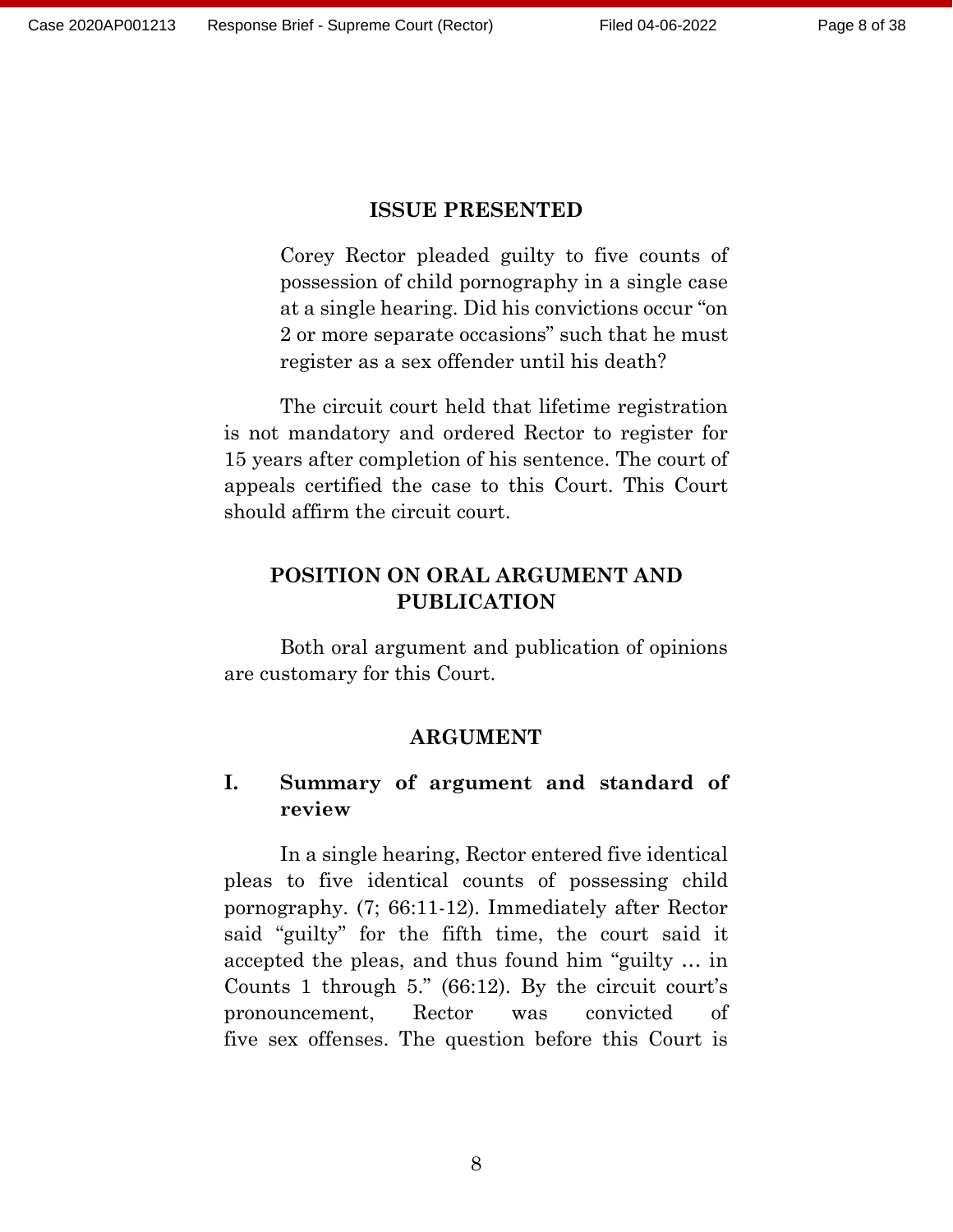whether this pronouncement constituted "2 or more separate occasions" of conviction for Rector, which would trigger mandatory lifetime registration under Wis. Stat. § 301.45(5)(b)1.

It did not. Convictions that occur at the same time do not satisfy the statute's plain requirement of convictions "on 2 or more separate occasions." Though the state of course does not agree with Rector that the statute's words compel this conclusion, it doesn't offer *any* argument about how—as a matter of plain English—it could be otherwise. Nowhere in its brief does the state suggest that Rector has misread the statute's language, and nowhere does it claim that the statute's words have a different plain meaning. In fact, the state does not advance some other reading as even linguistically plausible, such that the statute would be ambiguous. (Perhaps it recognizes that there is no reasonable argument to be made that "on 2 or more separate occasions" actually means "on one singular occasion.") The state elects, in this statutoryconstruction case, not to talk about the words of the statute.

Instead, the state makes a series of arguments urging this Court to *reject* the plain meaning of the phrase. It posits that the everyday phrase "separate occasions" is a technical "term of art" that means something different in the Wisconsin Statutes than elsewhere in the English-speaking world. It submits that a DOC-generated report proves that the legislature didn't mean the words it enacted. And finally, it claims that if the legislature determined that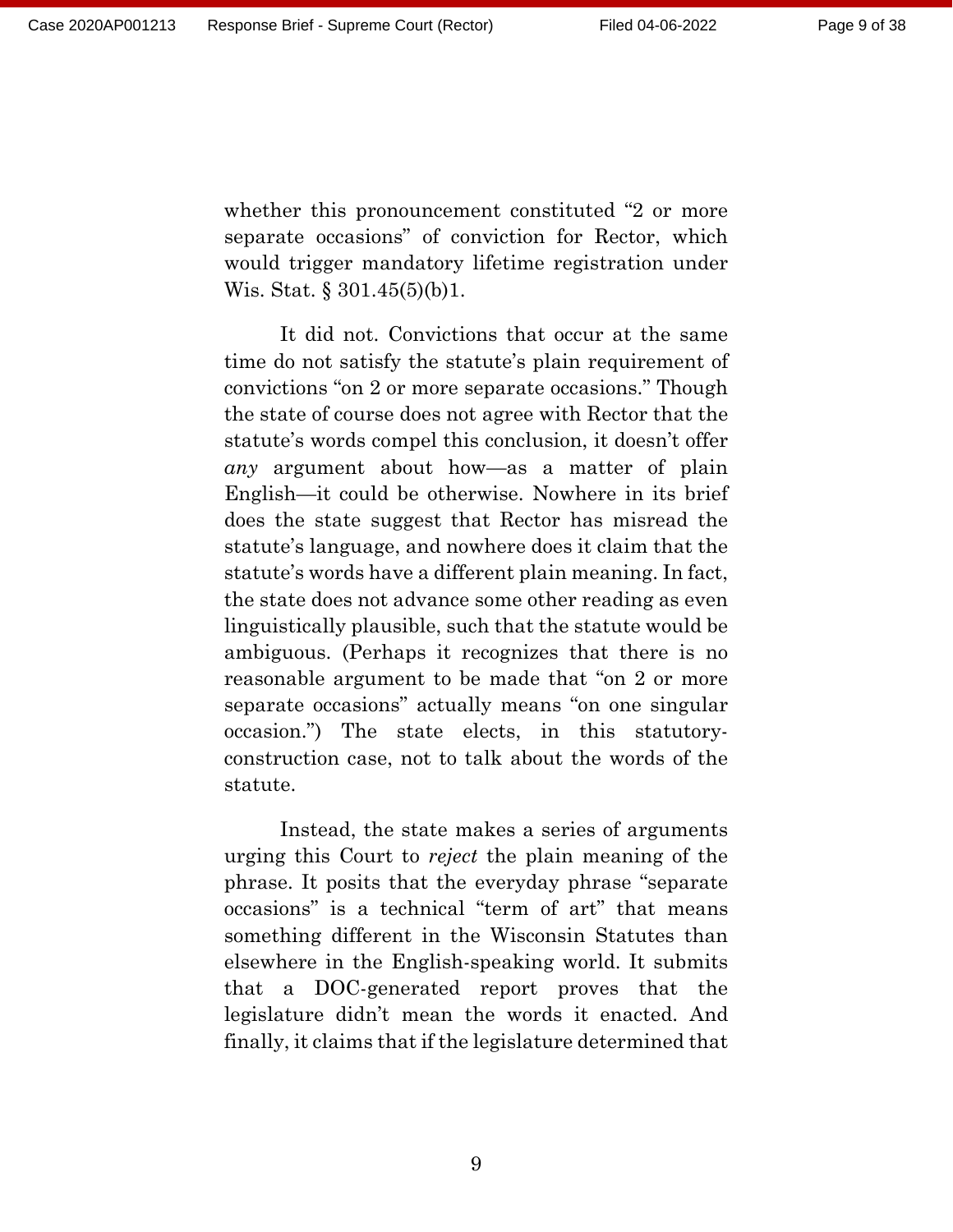Page 10 of 38

only true *repeat* offenders—those who reoffend after having been caught, punished, and given a shot at rehabilitation—should be subject to mandatory lifetime reporting, such a policy would be "absurd."

This Court should reject all the state's arguments, save one: the state is correct that whether the statutes mandate<sup>[1](#page-9-0)</sup> lifetime registration in this case is a question of law for this Court's *de novo* review.

## **II. The plain meaning of events occurring on "2 or more separate occasions" is that they did not occur at the same time.**

This Court has "repeatedly held that statutory interpretation 'begins with the language of the statute. If the meaning of the statute is plain, we ordinarily stop the inquiry.'" *State ex rel. Kalal v. Cir. Ct. for Dane Cty.*, 2004 WI 58, ¶45, 271 Wis. 2d 633, 681 N.W.2d 110.

The state, however, conspicuously does *not* begin by looking to the plain language of Wis. Stat.  $\S 301.45(5)(b)1$ . It offers no argument—none at all that its reading of the statute (whereby "on 2 or more separate occasions" means "at the same time") is more natural than the one Rector has suggested.

<span id="page-9-0"></span> <sup>1</sup> A court ordering registration always has the discretion to order it for life. Wis. Stat. § 973.048(4). The dispute in this case is whether lifetime registration is *mandatory*—that is, whether the circuit court's discretion is curtailed—where multiple convictions are entered on the same occasion.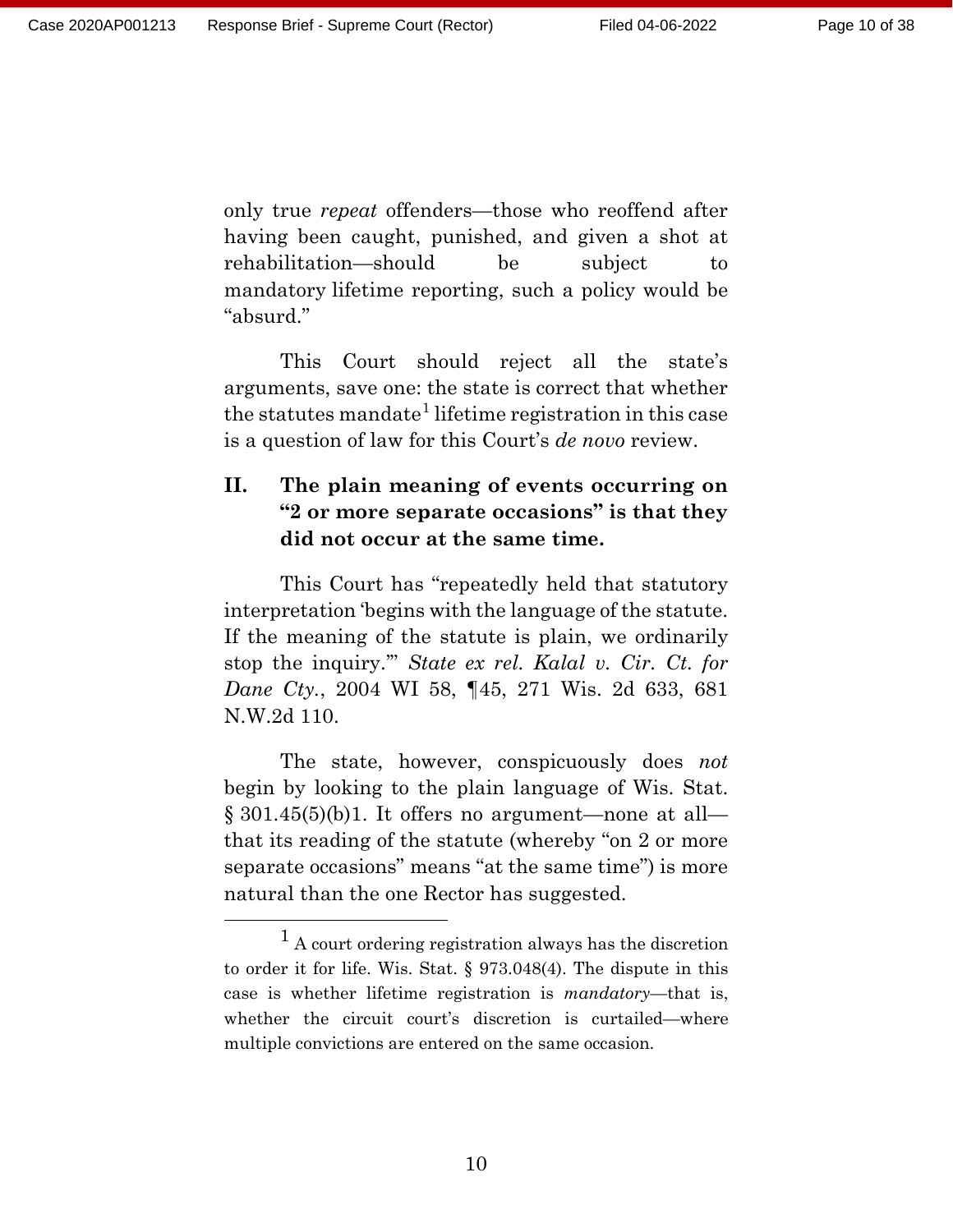In fact, the state doesn't suggest that the words of the statute may have some other "sense" that would render them ambiguous: "capable of being understood by reasonably well-informed persons in two or more senses." *Kalal*, 271 Wis. 2d 633, ¶47. There's no claim that "well-informed persons *should have* become confused" about what the words of the statute mean. *Id.* (emphasis in original). Perhaps the state has recognized that there is no good argument that, as a matter of standard English, things that happen at the same time happen "on 2 occasions," let alone on "2 *separate* occasions."

We can see this from the dictionary: "separate" means "set or kept apart." Merriam-Webster.com/dictionary/separate, *last accessed* April 4, 2022. An "occasion" is "a time at which something happens." Merriam-Webster.com/ dictionary/occasion, *last accessed* April 4, 2022. So, something that happens on two "separate occasions" happens at two times apart from one another—not, as here, at the same time.

But while the dictionary definitions are clear, they're not really necessary here. "Separate" and "occasion" are not obscure terms; everyone knows what they mean. As the court of appeals plainly put it in its certification to this Court, "[t]he ordinary meaning of 'separate occasions' would seem to require that the convictions occur at different times." *State v. Rector*, No. 2020AP1213-CR, unpublished slip op. at 1-2. (WI App. Nov. 24, 2021). Someone who went to the supermarket, picked up two apples, and paid for them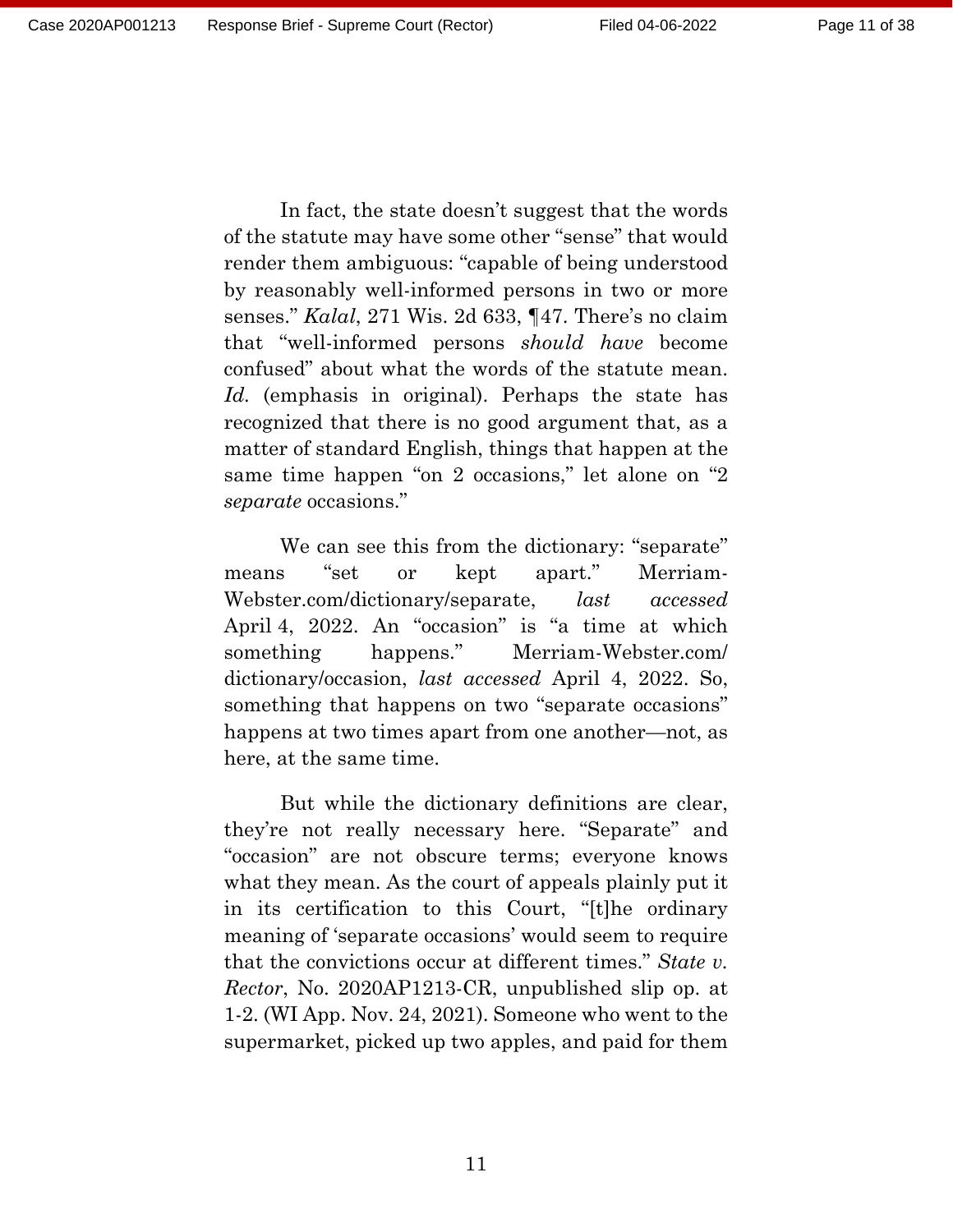at the checkout counter would not claim he or she had obtained the apples on "two separate occasions." Asked if that were the case, he or she would deny it: "no, I bought them at the same time."

Many writings confirm this universallyunderstood meaning of the phrase "separate occasions." Consider this: "Fifty years ago a series of great fires took place, which made terrible havoc on five separate occasions." Bram Stoker, Dracula p. 3 (Doubleday 1897). Plainly, the "terrible havoc" did not happen all at once; that is what "five separate occasions" conveys. Or this: "Vincent Jopp … was one of those men who marry early and often. On three separate occasions before I joined his service he had jumped off the dock, to scramble back to shore again later by means of the Divorce Court lifebelt." P.G. Wodehouse, The Clicking of Cuthbert p. 182 (1922). We all understand that Mr. Jopp was not thrice married on the same day.

Many, many cases use the phrase as well. "[T]he petitioner's blood pressure was taken 11 times on two separate occasions." *Seitz v. Suffolk Cty. Dep't of Civ. Serv.*, 536 N.Y.S.2d 536, 537 (1989). "Mr. Nwabuoku signed his name five times, on three separate occasions." *Y & N Furniture, Inc. v. Nwabuoku*, 734 N.Y.S.2d 382, 388 (Civ. Ct. 2001); "[A]n undercover agent with the CTPD purchased crack cocaine four times on three separate occasions from a bartender at Cracker Jacks." *J.D.D., Inc. v. Clinton Twp.*, No. 12-10396, 2013 WL 6474120, at \*2 (E.D. Mich. Dec. 10, 2013). In each instance, the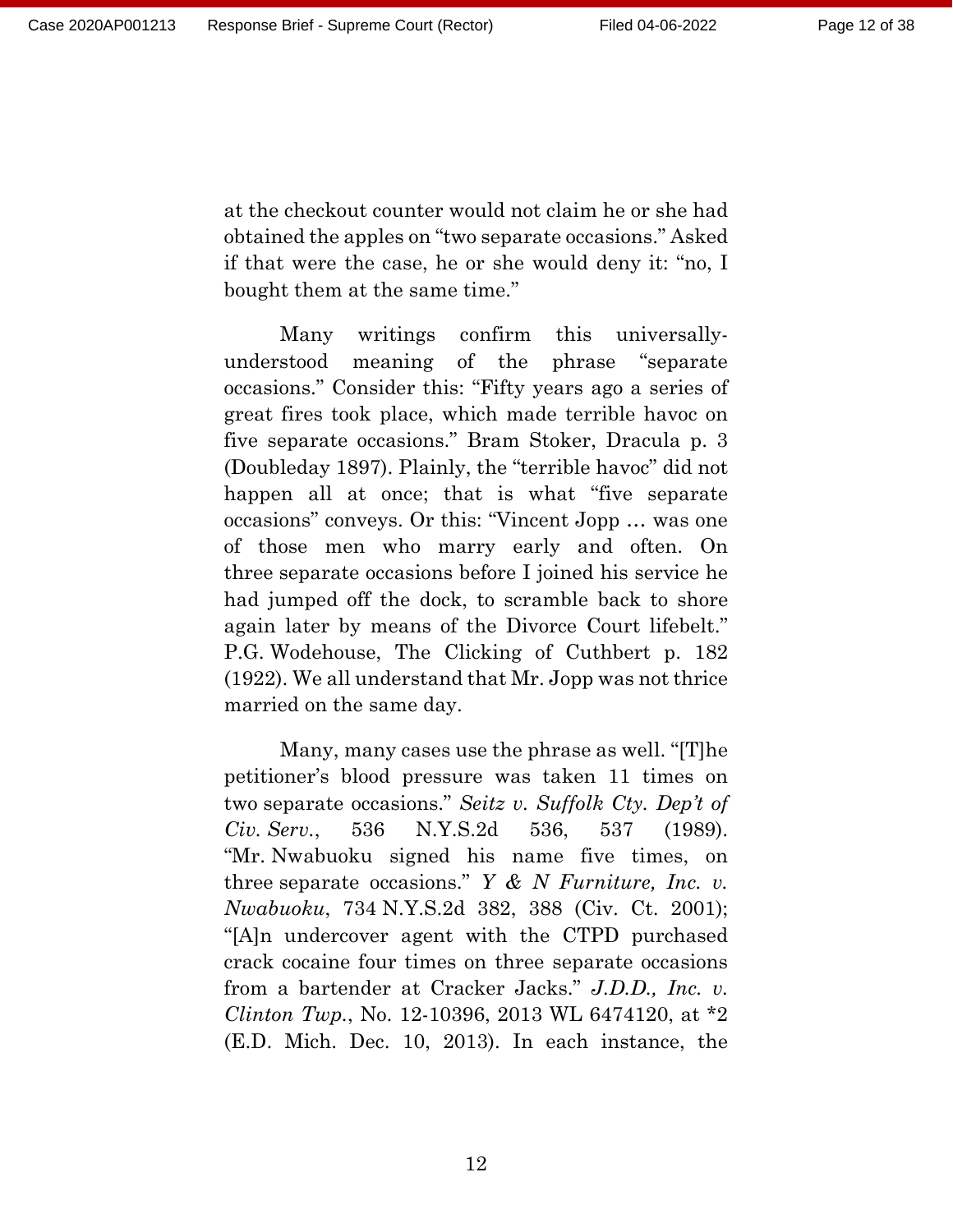Page 13 of 38

phrase "separate occasions" denotes two or more discrete periods of time: that is why it's possible to separate multiple instances of blood-pressure readings, signatures, and cocaine sales into meaningfully distinct groups.

Courts have also construed "separate occasions" and related phrases in statutes. *State v. LaPointe*, 404 P.3d 610, 616 (Wash. App. 2017) noted that "separate occasions" means "independent, different, and distinct occurrences or incidents." *Woods v. State*, 176 S.W.3d 711, 712 (Mo. 2005) held that an enhancer requiring conviction on "two separate occasions" was not satisfied by two guilty pleas on the same date in the same court. And in *Lett v. State*, 445 A.2d 1050, 1057 (Md. App. 1982), the court said "the term 'two separate occasions' has a plain meaning and is not fairly susceptible of an interpretation other than that of two unconnected, distinct, or unique times."

The Supreme Court of the United States has recently spoken on the matter as well. In *Wooden v. United States*, \_\_ U.S. \_\_, 142 S. Ct. 1063 (2022), it considered the meaning of the statutory term "occasion" in the federal Armed Career Criminal Act. ACCA applies increased penalties where a defendant has been convicted of certain offenses "committed on occasions different from one another," while the statute at issue here looks to whether the defendant was "convicted" "on 2 or more separate occasions." But the linguistic question was the same in *Wooden* as it is here: what does it mean for two events (whether offenses as in ACCA or convictions as in Wisconsin's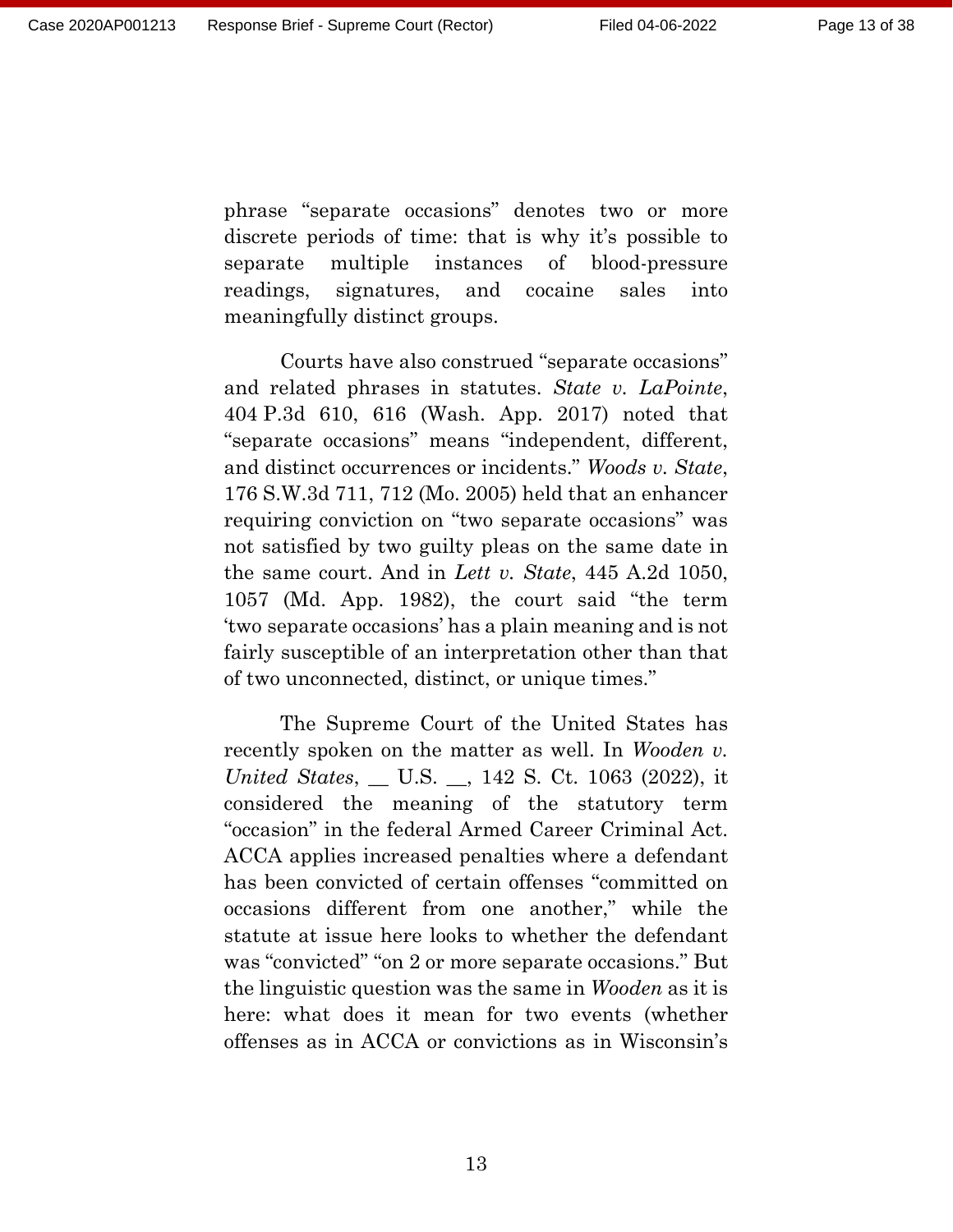statute) to occur on "different" or "separate" occasions?[2](#page-13-0) All nine Justices agreed on an answer: things that happen all at once—or even things that happen sequentially in the same place around the same time—don't happen on different "occasions."

The defendant in *Wooden* had broken into ten adjoining storage units, one after another. 142 S. Ct. at 1067. The government contended that each of these break-ins was different "occasion" of burglary. *Id.* at 1069.

The Court disagreed, pointing to the common understanding of the term "occasion":

> Consider first how an ordinary person (a reporter; a police officer; yes, even a lawyer) might describe Wooden's ten burglaries—and how she would not. The observer might say: "On one occasion, Wooden burglarized ten units in a storage facility." By contrast, she would never say: "On ten occasions, Wooden burglarized a unit in the facility." …. She would, using language in its normal way, group his entries into the storage units, even though not simultaneous, all together—as happening on a single occasion, rather than on ten "occasions different from one another."

#### *Id.*

To regard events that occur in close succession in the same time and place as different "occasions,"

<span id="page-13-0"></span> <sup>2</sup> "Different" is a synonym of "separate" Webster.com/dictionary/separate, *last accessed* April 3, 2022.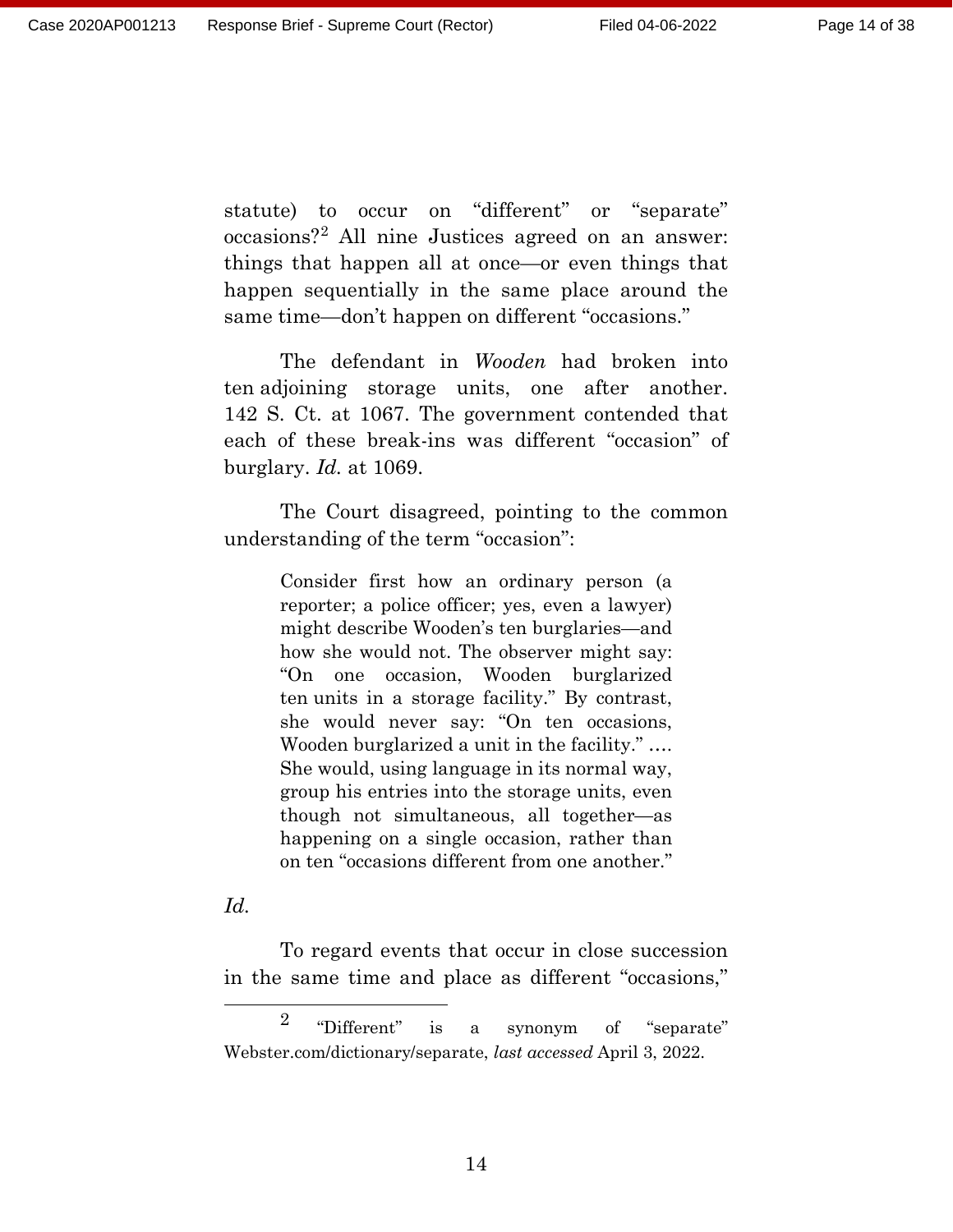said the Court, would be to "leave[] ordinary language behind."<sup>[3](#page-14-0)</sup> It would also, the Court observed, render the statutory language requiring different "occasions" almost superfluous. *Id.* at 1070.

Obviously, the federal Supreme Court's interpretation of a phrase in a federal statute doesn't bind this Court in applying a Wisconsin Statute. What *Wooden* shows, though—along with all the other material cited above—is that the concept of something occurring "on 2 or more separate occasions" is not mysterious. To hold, as the state urges, that it includes simultaneous events would be to "leave[] ordinary language behind."

The state's reasoning would also, even more than in *Wooden*, drain a statutory phrase of any meaning. If the legislature had intended to say that

<span id="page-14-0"></span> <sup>3</sup> The question raised by *Wooden* had long percolated in the federal appellate courts. The circuits were divided on just how "different" different occasions needed to be. *See* James E. Hooper, *Bright Lines, Dark Deeds: Counting Convictions Under the Armed Career Criminal Act*, 89 Mich. L. Rev. 1951, 1970- 1978 (1991). But *no* circuit held that offenses occurring simultaneously occur on "different occasions." As the Seventh Circuit said, "the term 'occasion' incorporates a temporal distinction, *i.e.*, one occasion cannot be simultaneous with another occasion.... [A] plain reading of the statutory language … supports the conclusion that Congress intended the … predicate offenses to be distinct in time."). *United States v. Hudspeth*, 42 F.3d 1015, 1023 (7th Cir. 1994), overruled on other grounds by *Shepard v. United States*, 544 U.S. 13 (2005).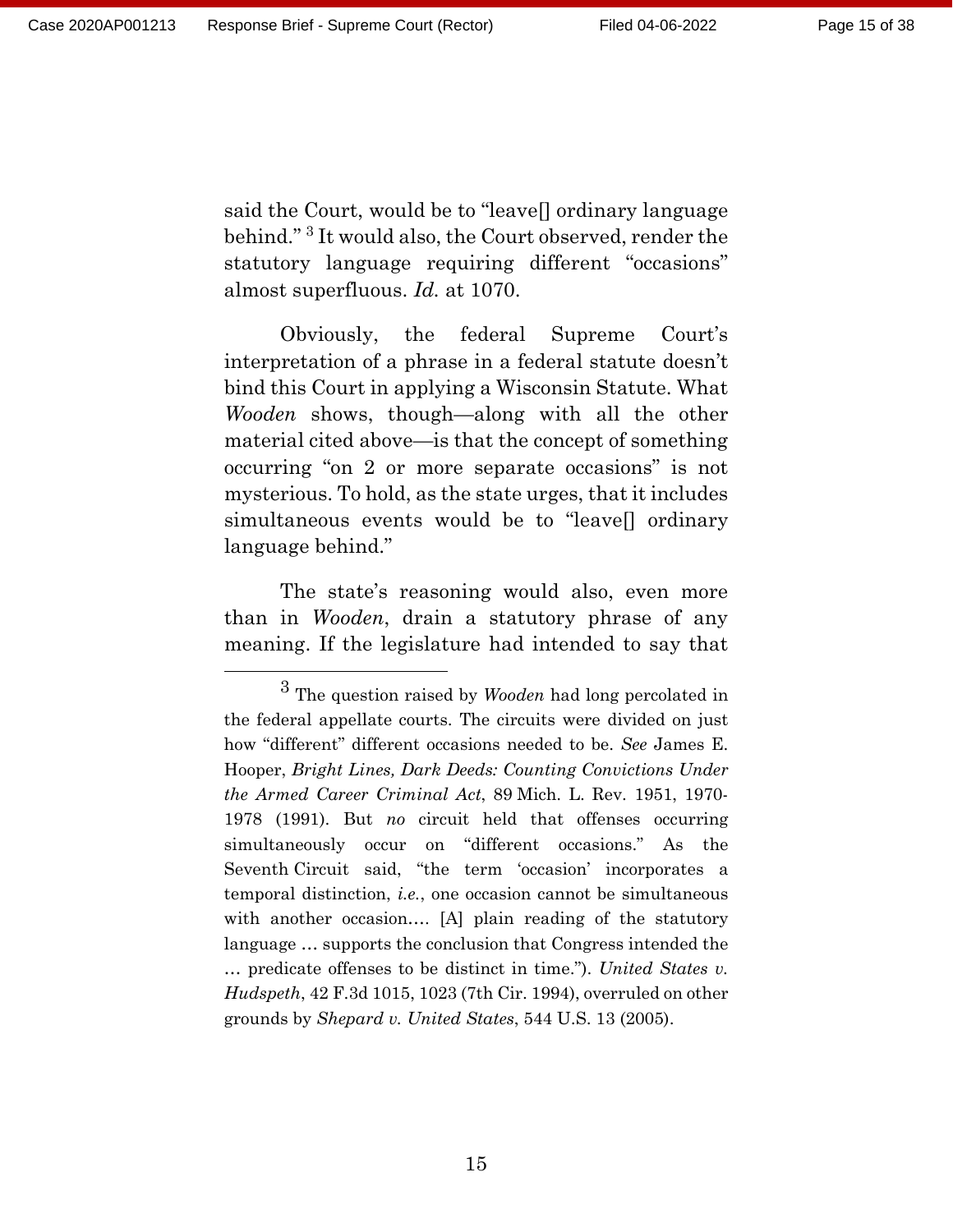any two convictions—even two convictions entered at the same time—would mandate lifetime registration, that would have been easy to do. The statute could simply read "2 or more convictions," rather than requiring "separate occasions." To say that any two convictions qualify, even if they are simultaneous, is to render the phrase "on 2 or more separate occasions" surplusage—something this Court avoids "where possible." *Kalal*, 271 Wis. 2d 633, ¶46. If the state were correct, then the phrase "on 2 or more separate occasions" would have "no work to do." *See Wooden*, 142 S. Ct. at 1070.

In sum, there is ample textual reason to reject the state's offered meaning (or absence of meaning) for the phrase "on 2 or more separate occasions." And, as has already been noted, the state's brief offers no textual arguments to this Court.

The state did offer one textual argument in the court below. Relying on *Hopkins*, it suggested that the statute might make sense if one construed "separate occasions" to refer "to the number of convictions, including multiple convictions imposed at the same time and based on the same complaint." Resp. Br. 16.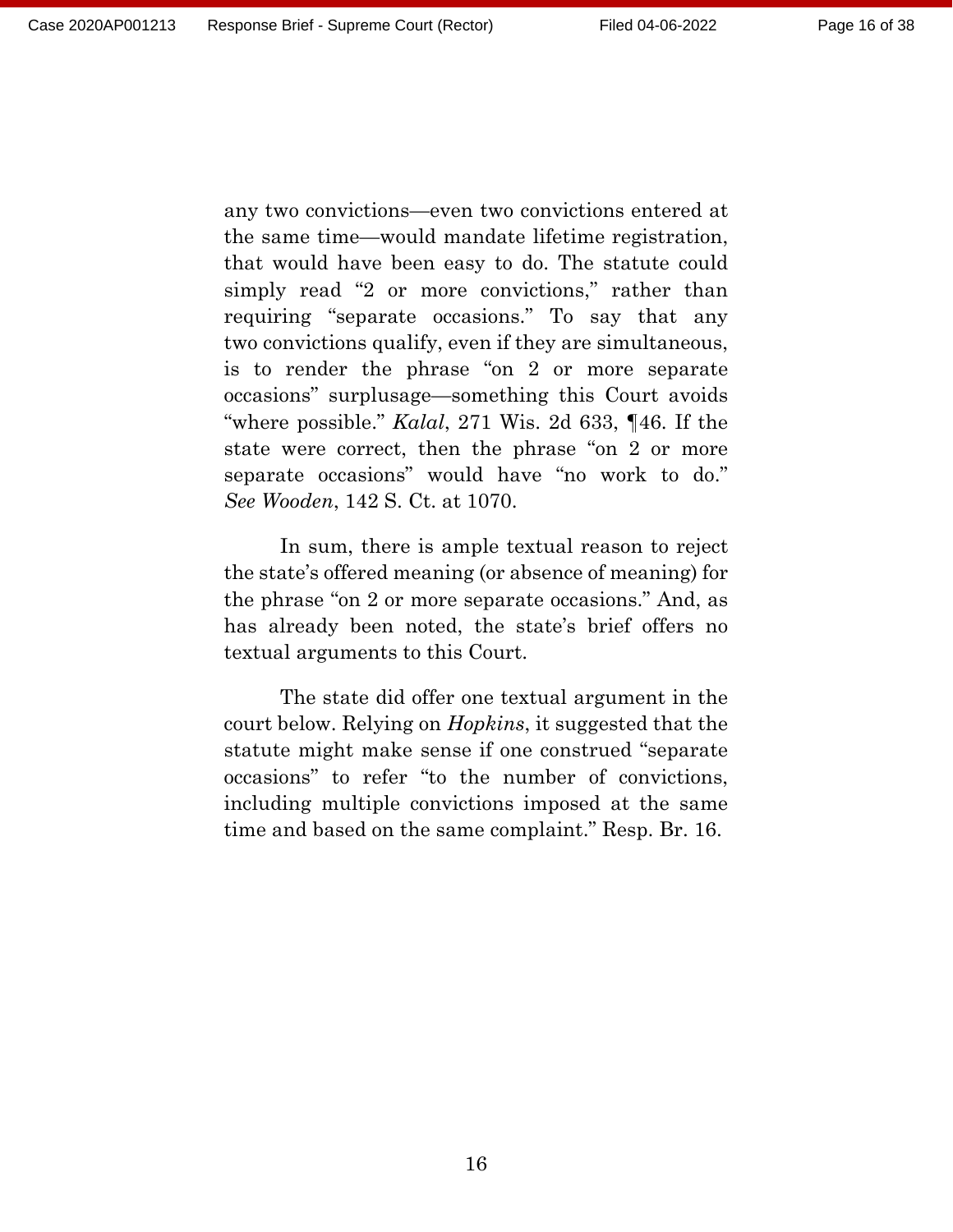First, this argument doesn't make "separate occasions" any less superfluous: just as described above, it could be removed from the statute without changing the statute's meaning. This is, of course, what "superfluous" means.

But the "conviction = occasion" notion doesn't just make a statutory phrase meaningless: it also ignores the statute's syntax and thereby renders it nonsensical. The statute requires convictions *on* two separate occasions; grammatically it simply does not say that the convictions *are* the two separate occasions. What's more, if "occasion" actually means "conviction" then what the statute prescribes is mandatory lifetime registration for a person who "has, on two or more separate [convictions], been convicted" of a sex offense. How can one be convicted on a conviction?

To return to the example of the supermarket trip, if a person said that two apples bought at the same time were purchased "on separate occasions," he or she would be wrong. He or she would not become any less wrong by asserting that the apples *themselves* were "separate occasions."

This Court should reject the state's construction of the statute—that is, avoid cutting words and avoid introducing syntactical nonsense—and instead give the phrase "2 or more occasions" it's plain and obvious meaning. Convictions entered simultaneously are *not*  convictions entered on two or more occasions.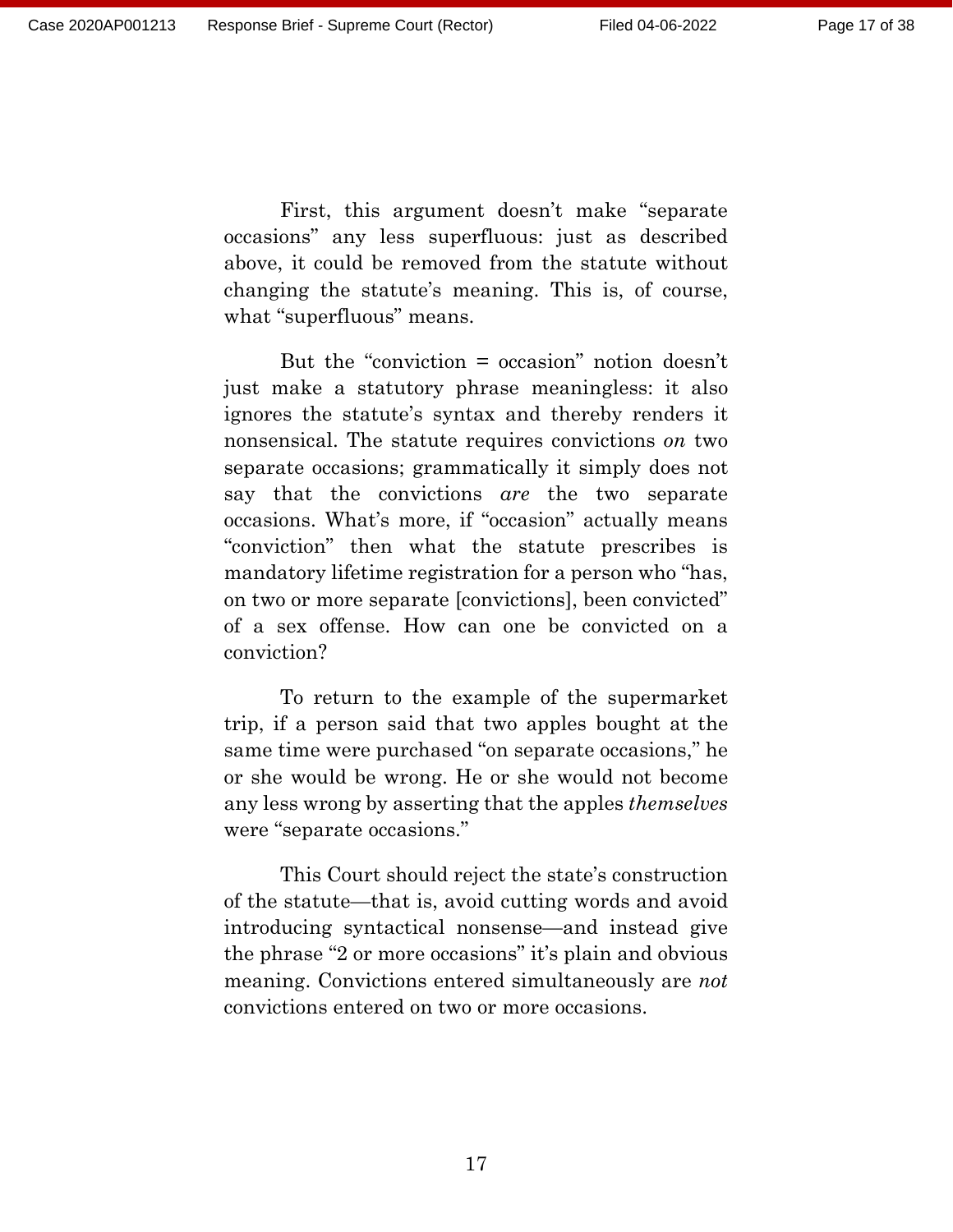## **III. Nothing the state has said should persuade this Court to abandon the plain meaning of the statute.**

The state has offered nothing to gainsay all that Rector has just said about the clear meaning of the phrase "on 2 or more separate occasions." Instead, the state makes a series of non-textual arguments, beginning with one depending on two cases: *State v. Wittrock*, 119 Wis. 2d 664, 350 N.W.2d 647 (1984), and *State v. Hopkins*, 168 Wis. 2d 802, 484 N.W.2d 549 (1992).

The state does not contend that either *Wittrock* or *Hopkins* control the decision here, though, and they don't. First, the two cases interpreted a different statute; second, they relied on legislative history peculiar to that statute—not the one at issue here—to reach conclusions about the meaning of "separate occasions" *in that statute*.

The state argues, though, that *Wittrock* and *Hopkins*—despite interpreting only that single statute—transformed the phrase "separate occasions" from an ordinary term, understood by everyone, into a "term of art." Resp. 25-26. So, per the state, after *Wittrock* was decided in 1984, "separate" (which appears hundreds of times in the statutes) and "occasions" (which appears dozens of times) might still have meaning. But combine them into the phrase "separate occasions," and they become a "term of art" which—curiously for a term of art—can simply be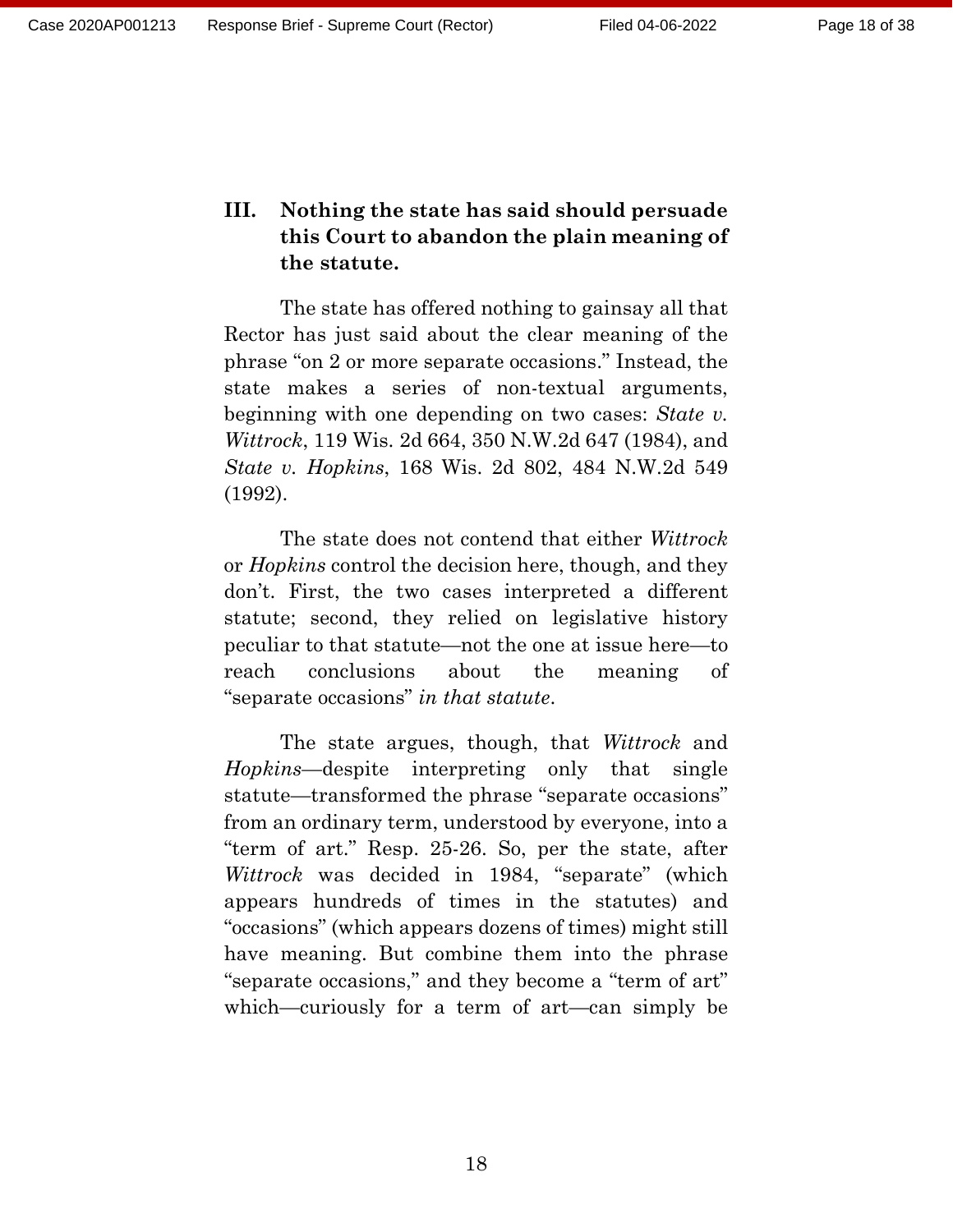ignored where it appears, because it conveys no meaning at all.

The state reads too much into *Wittrock* and *Hopkins*. The legislature is indeed presumed to know the law: it would know that these cases relied on the particular legislative history of the statute they were construing. It would also know that they made no pretense to define "on 2 or more separate occasions" outside of that context; still less did they purport to assign this phrase a new definition in the statutes as a whole—a definition radically different from the common understanding of these words.

The state offers a few other arguments as well that a couple of ambiguous phrases in the legislative history support its interpretation, that giving the statutory language its plain meaning will lead to "absurd results," and finally that the Attorney General's opinion should be given deference by this Court. None of the state's contentions have merit.

> A. *Wittrock* and *Hopkins* do not require the Court to rewrite the statute in the way the state suggests.

Again, *Wittrock* and *Hopkins* don't govern here; the state hasn't suggested they do. But it's important to examine those cases, both for how they reached their results and for what they actually said about the phrase they construed.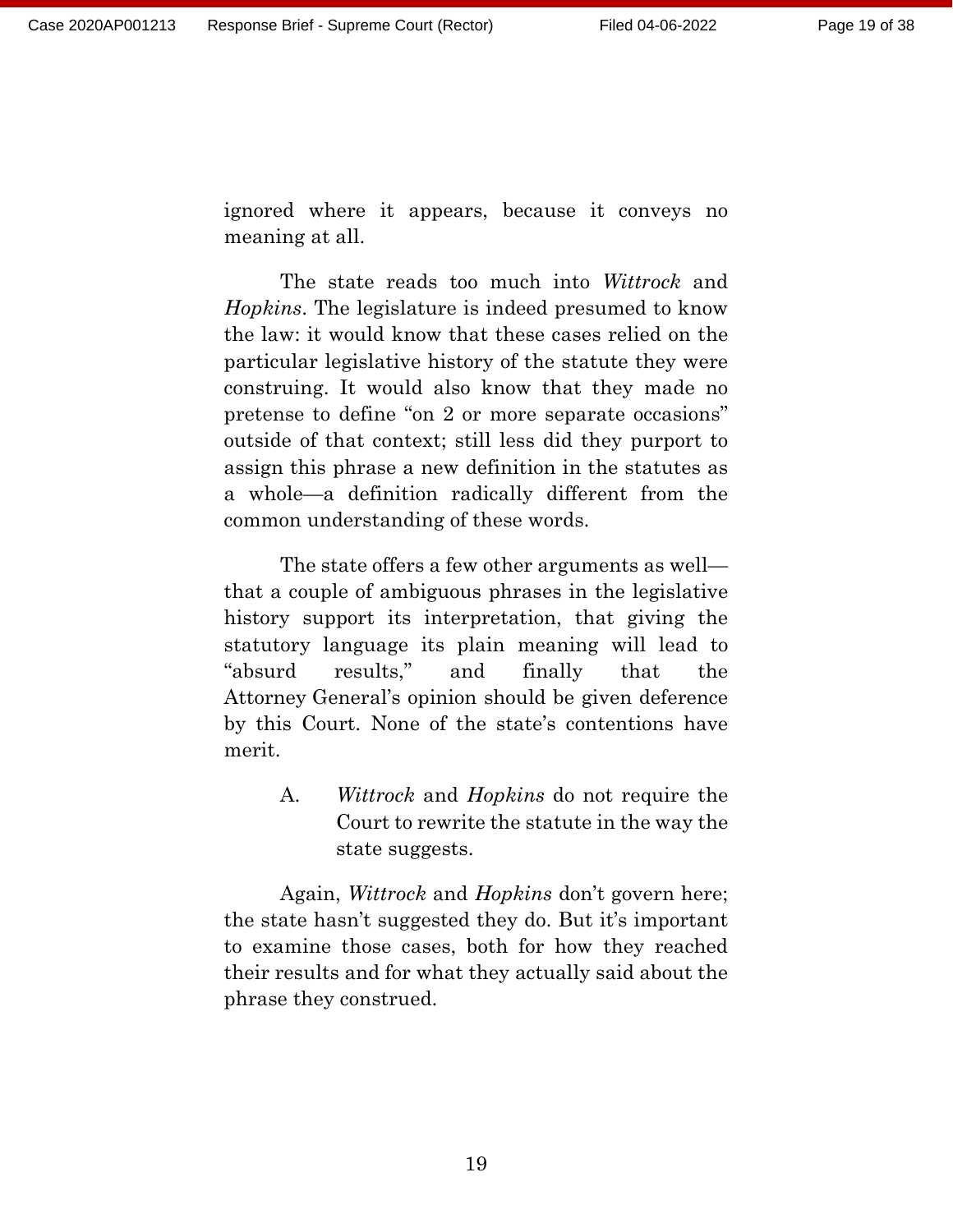Both *Wittrock* and *Hopkins* preceded, by more than a decade, this Court's articulation of its modern, textually-focused approach to statutory construction: *State ex rel. Kalal v. Cir. Ct. for Dane Cty.*, 2004 WI 58, 271 Wis. 2d 633, 681 N.W.2d 110. *Kalal* has been called "a watershed decision in the modern history of the Wisconsin Supreme Court"; it embraced a plainmeaning approach this Court has called "the bedrock of the judiciary's methodology." Daniel R. Suhr, *Interpreting Wisconsin Statutes*, 100 Marq. L. Rev. 969 (2017); *Wisconsin Carry, Inc. v. City of Madison*, 2017 WI 19, ¶18, 373 Wis. 2d 543, 892 N.W.2d 233.

*Kalal* outlined two approaches to statutory construction: one aimed at determining the "legislative intent" behind a statute; the other focused on "statutory meaning." 271 Wis. 2d 633, ¶¶38-42. The opinion allowed that "Wisconsin's statutory interpretation case law has evolved in something of a combination fashion, generating some analytical confusion." *Id.*, ¶43. "The typical statutory interpretation case will declare that the purpose of statutory interpretation is to discern and give effect to the intent of the legislature, but will proceed to recite principles of interpretation that are more readily associated with a determination of statutory meaning rather than legislative intent—most notably, the plain-meaning rule." *Id.* Ultimately, while it recognized a role for the discernment of "legislative intent"—namely, where a strictly textual approach fails to yield an unambiguous answer—*Kalal* embraced the "plain meaning" approach. It directed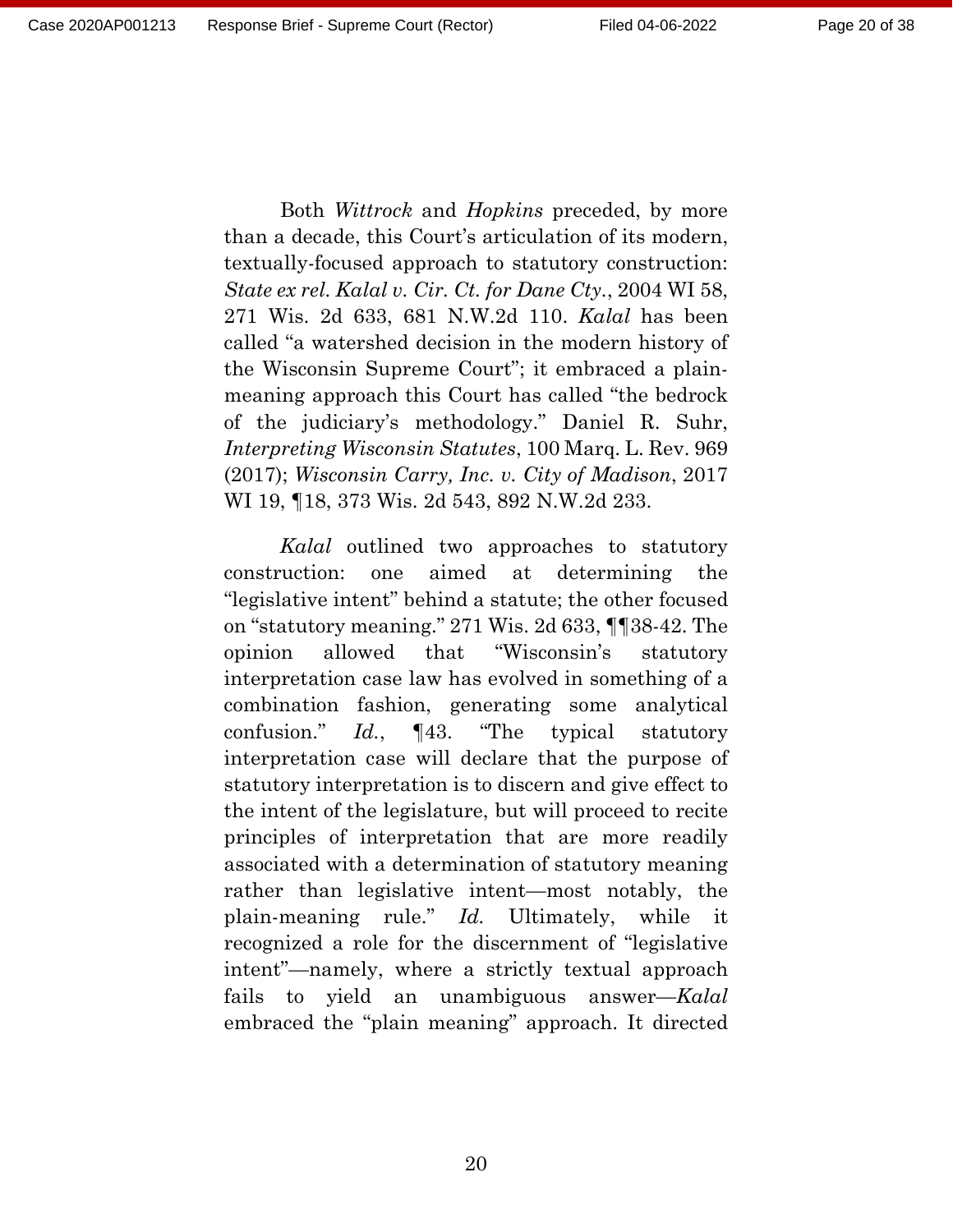courts to "assume that the legislature's intent is expressed in the statutory language." *Id.*, ¶44.

And this assumption was to be a strong one. While reserving a place for extrinsic sources (like legislative history) in cases of textual ambiguity, the *Kalal* Court made clear that "ambiguity" was not to be lightly discovered:

> The test for ambiguity generally keeps the focus on the statutory language: a statute is ambiguous if it is capable of being understood by reasonably well-informed persons in two or more senses. It is not enough that there is a disagreement about the statutory meaning; the test for ambiguity examines the language of the statute to determine whether wellinformed persons *should have* become confused, that is, whether the statutory ... language *reasonably* gives rise to different meanings. Statutory interpretation involves the ascertainment of meaning, not a search for ambiguity.

*Id.*, ¶47 (emphasis in original; quotations and citations omitted).

Again, *Wittrock* and *Hopkins* came before *Kalal*. Though this case presents no challenge to their *results*—as the state notes, the legislature seems to have acquiesced in their construction of the misdemeanor repeater statute, Resp. 20—their analyses didn't purport to define "separate occasions" for all purposes, and their reasoning should not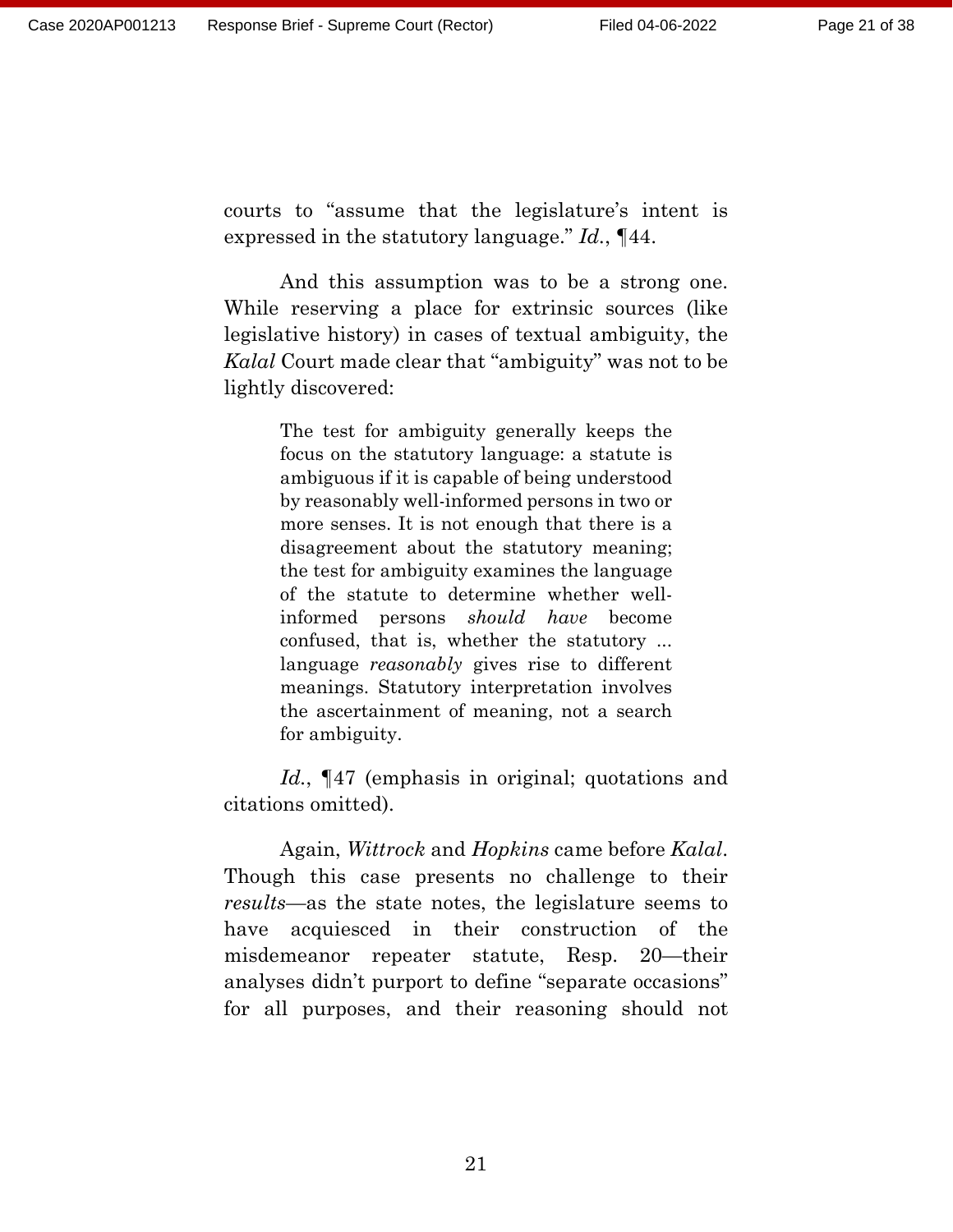persuade this Court to depart from a textually-focused analysis here.

*Wittrock* was the first case to address the phrase "3 or more separate occasions" in Wis. Stat. § 939.62(2), the misdemeanor repeater statute. That provision levies enhanced penalties against one who "was convicted of a misdemeanor on 3 separate occasions" in a particular time period. The *Wittrock* opinion laid out the positions of the parties, and it recited the relevant legal principles. It then embarked on its analysis of the statutory language. The entirety of that analysis is as follows:

> We observe that the term "occasion" is not specifically defined in section 939.62. Webster's New Collegiate Dictionary 794 (1977) defines "occasion" as "happening, incident" or "a time at which something happens." This meaning provides little insight into whether the legislature intended occasion to mean the "incident" at which the misdemeanor occurred or, in other words, the commission of the crime, or whether it was intended to relate to the "incident" of the conviction, in other words, the court appearance. Also, the location of the term "occasion" in the statute provides little insight into what the legislature intended by the use of the term. As we noted above, a defendant qualifies as a repeater if he or she "was convicted of a misdemeanor on three separate occasions." Once again, it is not clear whether occasion refers to the time of conviction or time of the crime's commission.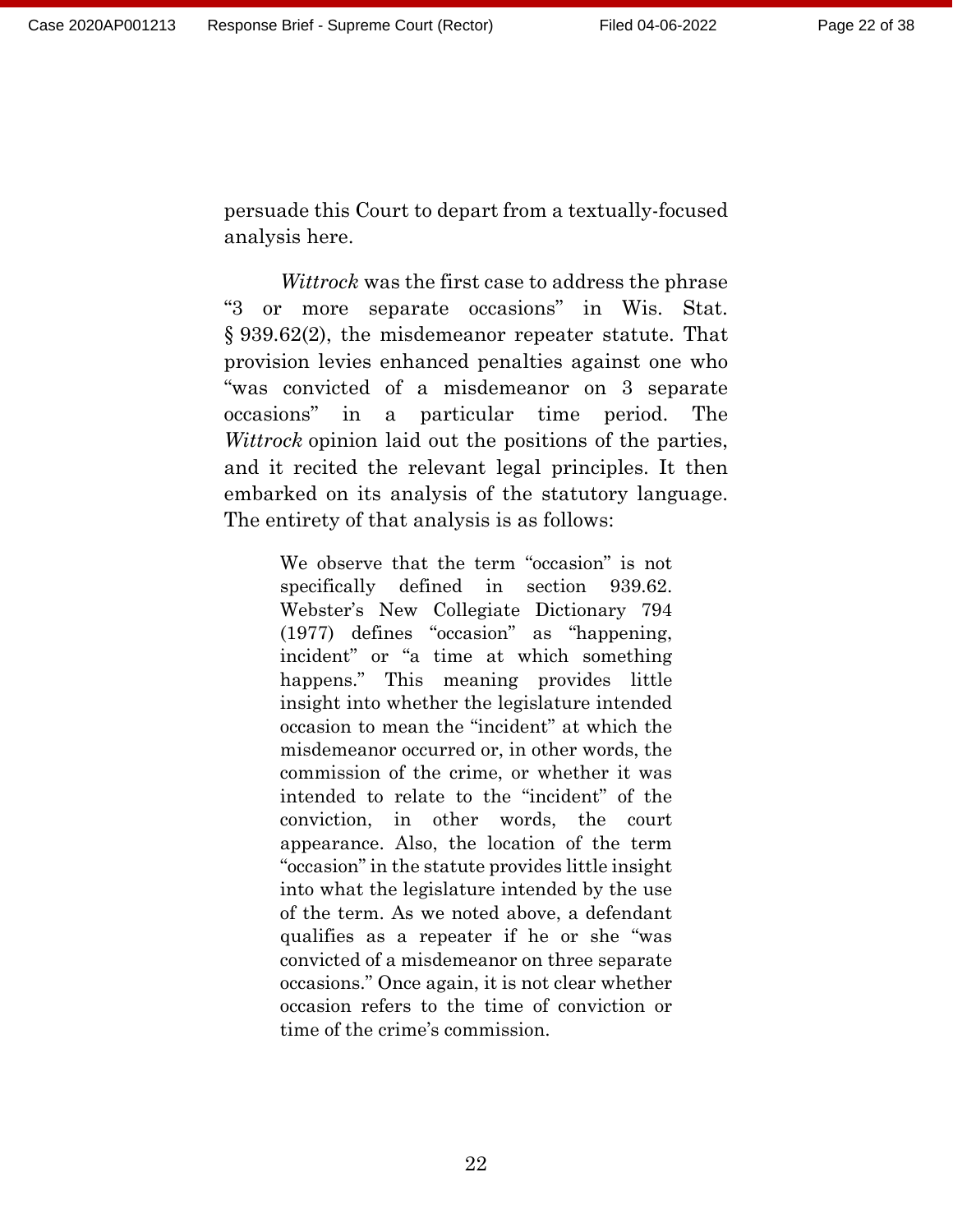We conclude that an ambiguity exists within the statute, since the term "occasion" may be interpreted in two different ways by wellinformed persons.

### 119 Wis. 2d at 670-71.

Two things are notable here. First, the opinion asserts that the phrase "on 3 or more separate occasions" can reasonably be read to modify either "convicted" or "misdemeanor." Syntactically this assertion is odd. But it is the only basis the *Wittrock* opinion gives for its conclusion that the statute is ambiguous. That is, the opinion makes only a passing attempt at "the ascertainment of meaning." *See Kalal*, 271 Wis. 2d 633, ¶47.

More important, though, is what the *Wittrock* Court did not say. It did *not* say that the phrase "on 3 or more separate occasions" was *itself* unclear. *Wittrock* instead found ambiguity about *what* had to occur on "separate occasions": crimes or convictions. That was the dispute between the parties, and that was the question the Court addressed, deciding that it was the crimes that had to happen on "separate occasions." So, it's incorrect to say—as the state does, Resp. 18—that the *Wittrock* Court "determined the plain meaning of the phrase 'separate occasions' is ambiguous." It didn't.

Next came *Hopkins*. That opinion begins its discussion with a quote of *Wittrock*, establishing that the earlier case had found ambiguity in the statute. *Hopkins*, 168 Wis. 2d at 807. Without further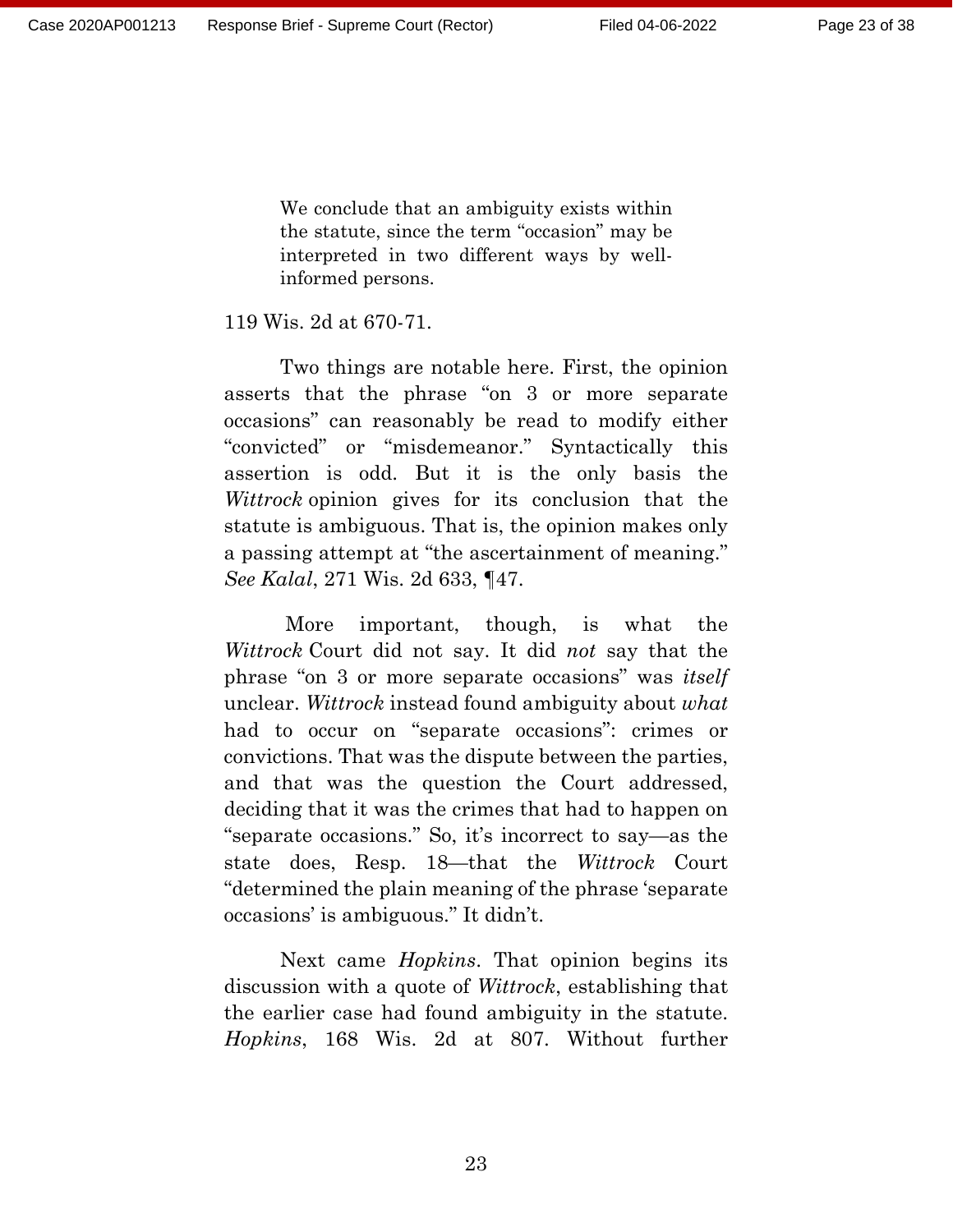examining the statutory language, the *Hopkins* opinion says that the *Wittrock* discussion of "legislative history and purpose" of the repeater statute "supports the conclusion that each conviction of a misdemeanor constitutes a separate occasion for purposes of sec. 939.62." *Id.* at 808-09.

Again, two things to note. First, *Hopkins* contains no textual analysis at all; the opinion does not even gesture toward an attempt at the "ascertainment of meaning" of the relevant statutory text. It instead assumes ambiguity, and turns briefly to legislative history before discussing, at some length, the way the Court said the statute *should* work: "the only equitable way to deal with the application of the repeater statute." *Id.* at 810, 812-13. Second, again, it's important to note what *Hopkins* does *not* say: that something having occurred "on 3 or more separate occasions" simply means that there are three of that thing. Rather, *Hopkins* held that the legislative history *of the misdemeanor repeater statute* supported the conclusion that any three convictions, simultaneous or not, should suffice.

The point of this discussion is not to challenge *Wittrock*'s and *Hopkins*'s validity as applied to the misdemeanor repeater statute. As has already been noted, that question isn't before the Court, and as the state points out the legislature has accepted the *Wittrock* and *Hopkins* construction of *that statute* over many emendations. Resp. at 20.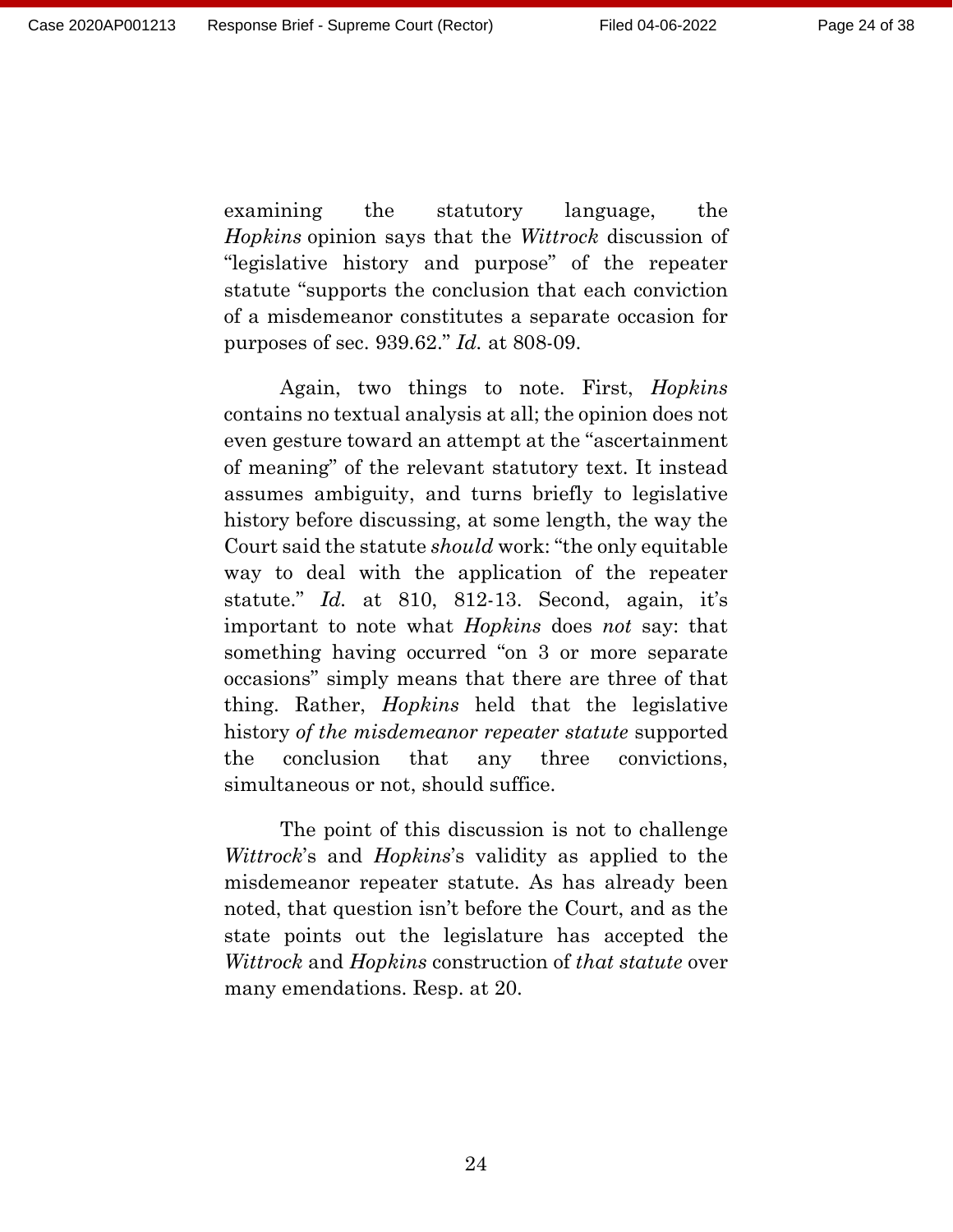Rather, the point is that *Wittrock* and *Hopkins* are unsteady ground from which to make the leap the state asks this Court to make now: a holding that the two cases established a legal "term of art" by which "on 2 or more separate occasions"—always and everywhere in our legal code—simply means that

Neither case makes such a blanket statement about the meaning of the phrase. Together, *Wittrock* and *Hopkins* say that the legislative history and the equities *of the misdemeanor repeater statute* justify treating any three misdemeanors as supporting the enhancement. They certainly do not make any broad claims about the general meaning of the term "separate occasions."

there are two of something.

Much less do they hold that "separate occasions" is meaningless. Such a holding would be odd indeed, as each word in the phrase— "separate" and "occasion"—clearly *does* have meaning in the statutes. By a search of the legislature's database, "separate" occurs 323 times in the statutes (and annotations). Wisconsin Stat. § 134.71(9), for example, establishes the conditions under which the owner of a premises may obtain a flea market license. Sub. (a)1. specifies that each dealer within such premises must occupy "a separate sales location." Surely the word "separate" has meaning here, and two or more dealers aren't to occupy the same sales location. For its part, "occasion" occurs 68 times. In Wis. Stat. § 125.04(3)(g)5., it lends its meaning to the phrase "3 successive occasions" the number of (and temporal relation between) times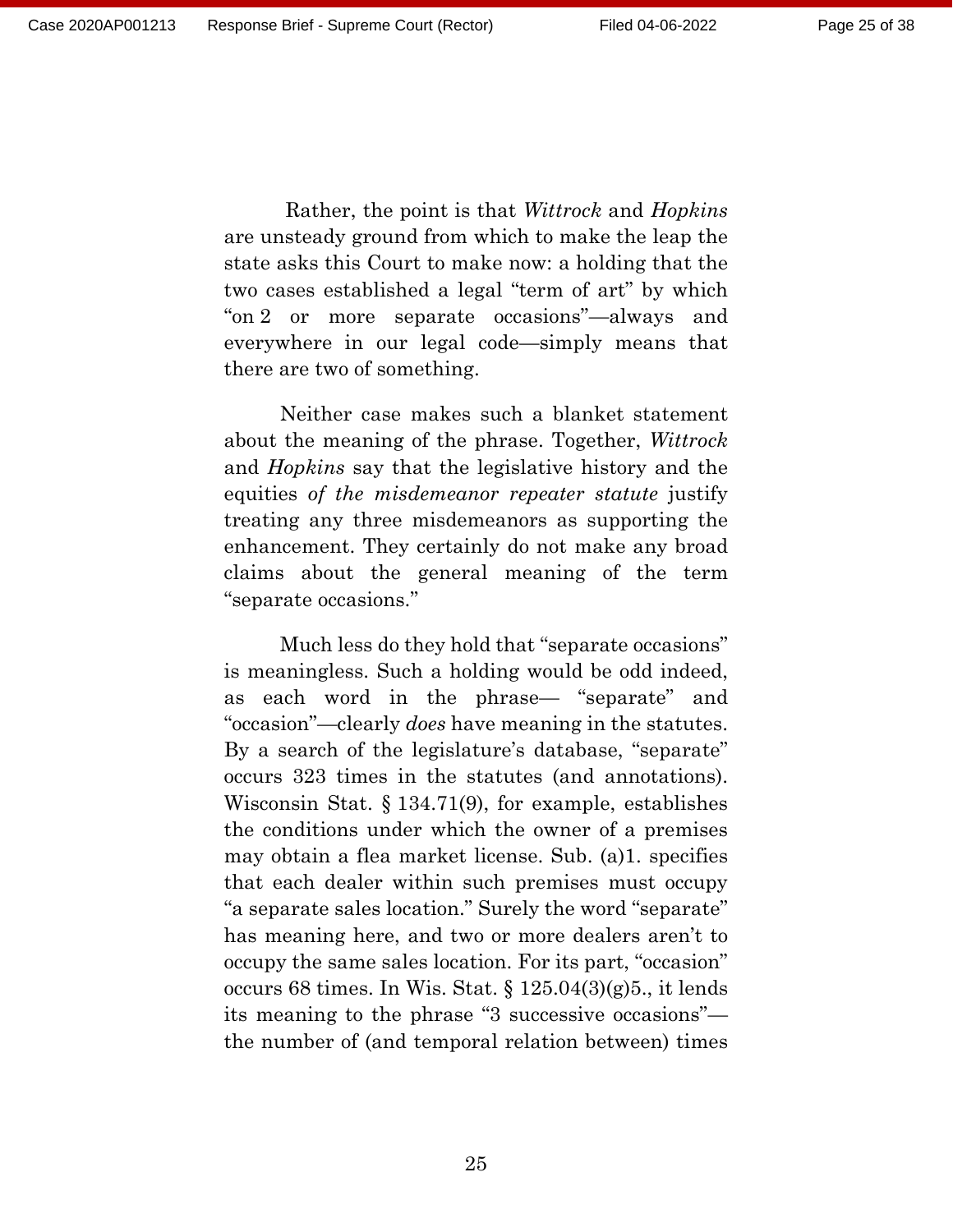a notice of an application for a liquor license must be published in a daily newspaper. No one would consider the statute satisfied if the notice were published three times in the same issue. Yet, per the state, if we replace "successive" with "separate"—another adjective expressing difference—then "occasions" loses all meaning, and simultaneous notices would suffice.

Wisconsin Stat. § 990.01(1) instructs the courts, including this one, about the meaning of the legislature's words. It provides that "[a]ll words and phrases shall be construed according to common and approved usage." It also provides an exception: "technical words and phrases and others that have a peculiar meaning in the law shall be construed according to such meaning." The state's claim here is, then, that "separate occasions" is not an ordinary phrase but instead a "technical" one; or at least, that it has a "peculiar meaning in the law."

This claim is untenable. To be sure, legal usage may endow technical phrases with meaning. But it's another thing to say that this Court's interpretations of particular statutes incidentally drain simple phrases of their common meanings. *See, e.g.*, *State v. Grady*, 175 Wis. 2d 553, 558–59, 499 N.W.2d 285 (Ct. App. 1993) ("The word 'into' is not a technical term of art and does not have a 'peculiar meaning in the law.") "Our laws are written in a common language having meaning and significance apart from and independent of the legislature's use of it." *State v. Ehlenfeldt*, 94 Wis. 2d 347, 356, 288 N.W.2d 786 (1980). This Court has rejected the notion the state is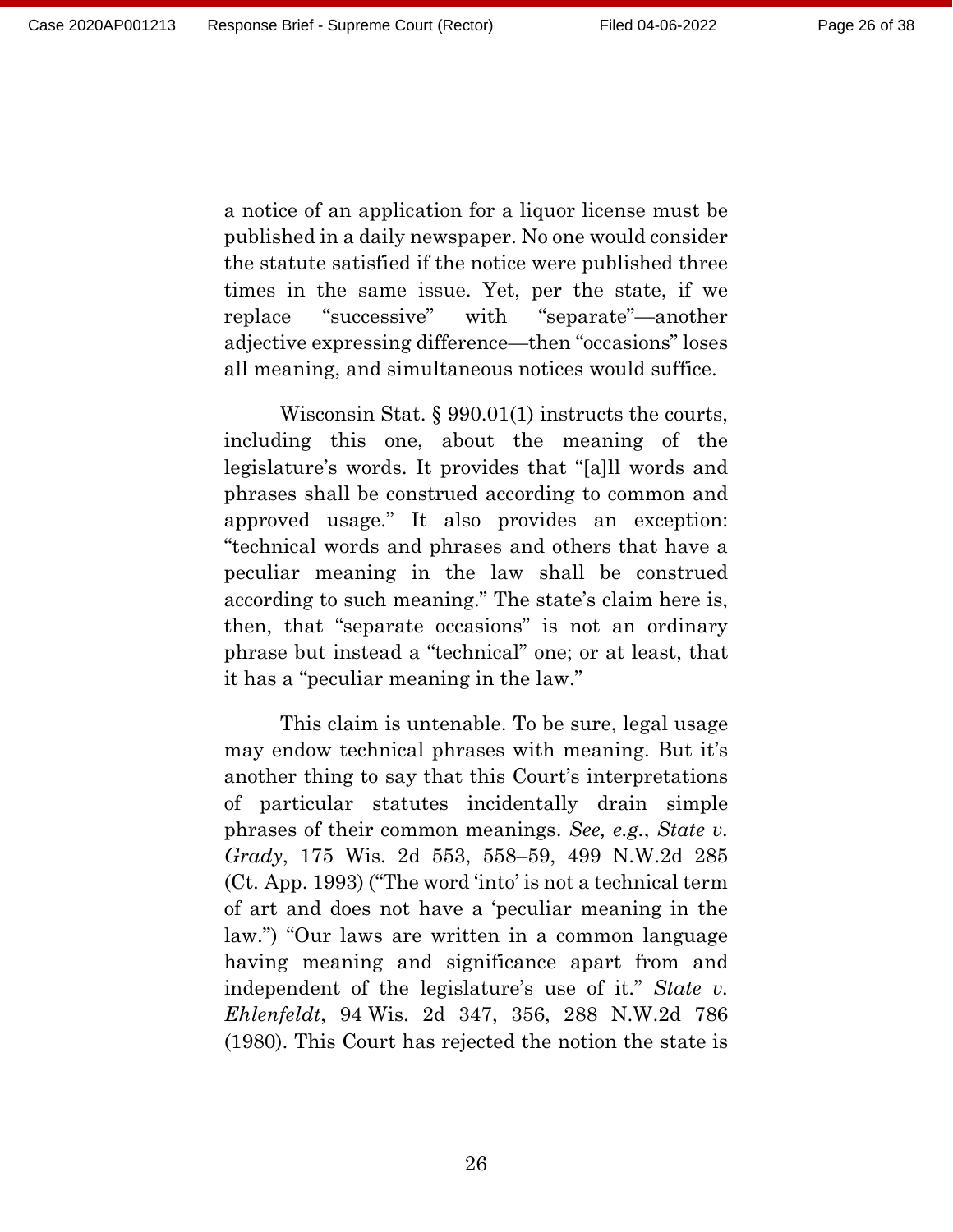advancing here: that any common word or phrase, once entangled in legality, loses its civilian life. "A quick check of the Wisconsin Statutes shows that these terms ["discharge," "dispersal," "release," and "escape"] are used in many situations completely unrelated to the environment, including criminal law. *Citing a multitude of criminal justice statutes that use these common terms would not transform the terms into criminal justice terms of art.*" *Peace ex rel. Lerner v. Nw. Nat. Ins. Co.*, 228 Wis. 2d 106, 144, 596 N.W.2d 429 (1999) (emphasis added).

Nor, as the state suggests, is reading "separate occasions" out of existence necessary to avoid "destoy[ing]" the functioning of our statutes. Resp. 14. There is no danger of rendering the statute unworkable or of creating conflicts within the law. Despite the state's claims, it's not true that the sex-offender registry statute is "closely related" to the misdemeanor repeater statute. The registry is non-punitive and intended to protect the public. *State v. Bollig*, 2000 WI 6, ¶20, 232 Wis. 2d 561, 605 N.W.2d 199. The misdemeanor repeater statute which has nothing in particular to do with sex offenses or the registry—is part of the criminal code and expressly deals with punishment. "The same term may have different meanings when it is used in different statutes." *Lang v. Lang*, 161 Wis. 2d 210, 218–19, 467 N.W.2d 772 (1991). "[T]here surely is no rule of construction requiring the same meaning to be given to the same word, used in different connection in different statutes." *Rupp v. Swineford*, 40 Wis. 28, 31 (1876).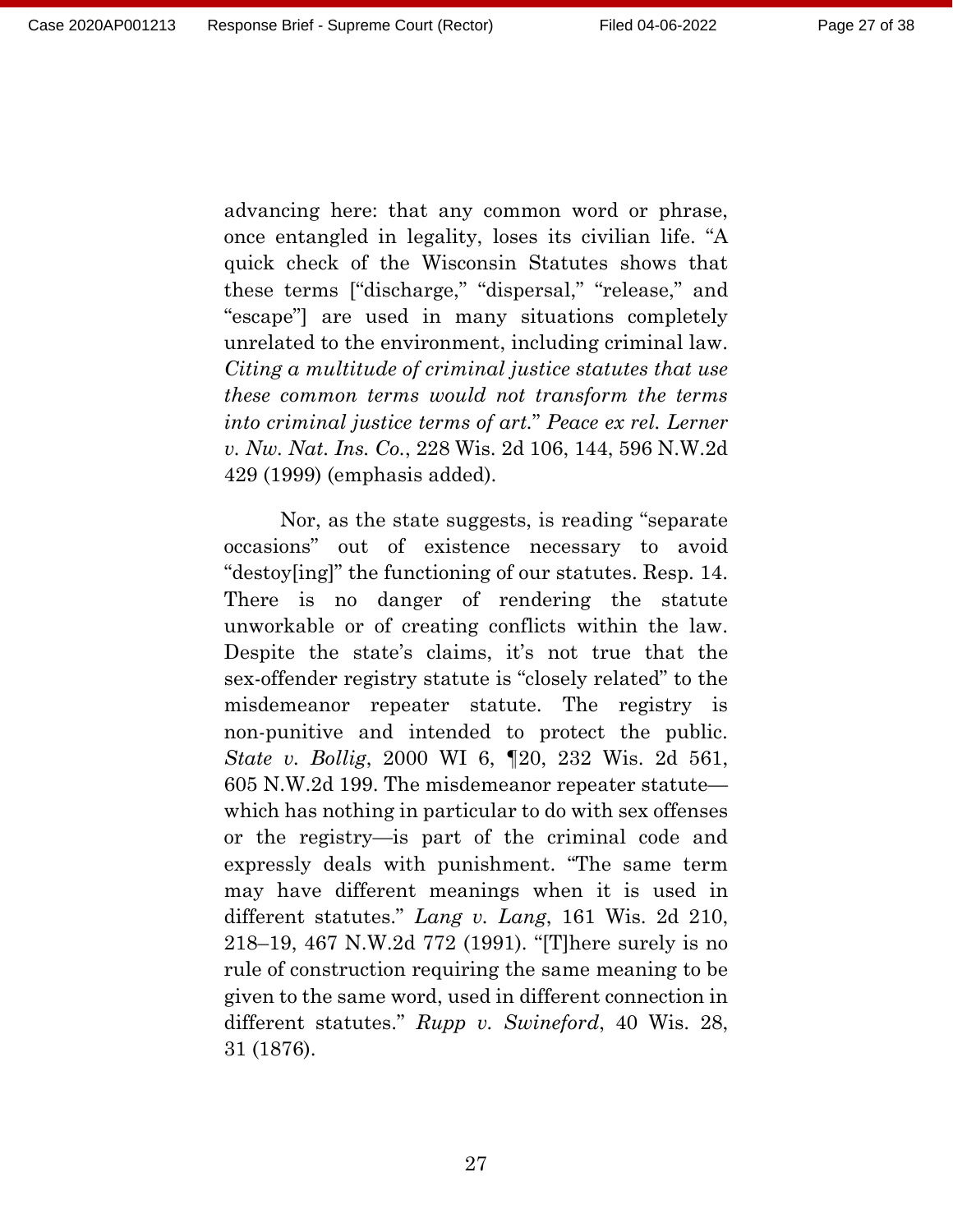B. The legislative history the state cites is irrelevant because the statutory language is plain; it is also unpersuasive.

As noted above, the state has not asserted that its proposed non-meaning of "separate occasions" is plain from the language of the statute. And the state has not even argued that its reading is one of two reasonable textual readings—which would make the statute ambiguous. Because the statute is not ambiguous, legislative history does not enter the picture. *Kalal*, 271 Wis. 2d 633, ¶46.

But even if recourse to legislative history were appropriate here, the documents the state offers gives little support to its claims. The state points to a report prepared by the Department of Corrections proposing changes to the registry law. A single state senator's staff wrote to a drafter at the Legislative Reference Bureau that "[w]e would like to include these into the draft" of what would eventually become 1995 Wis. Act 440, which created the lifetime-registry requirement for those convicted of sex offenses "on 2 or more separate occasions." Resp. 23.

Even if the report were crystal clear about the DOC's intended meaning of "2 or more separate occasions," it would be a poor guide to the intentions of the legislature as a whole. "[C]ommittee reports … are drafted by committee staff and are not voted on (and rarely even read) by the committee members, much less by the full house. And there is little reason to believe that the members of the committee reporting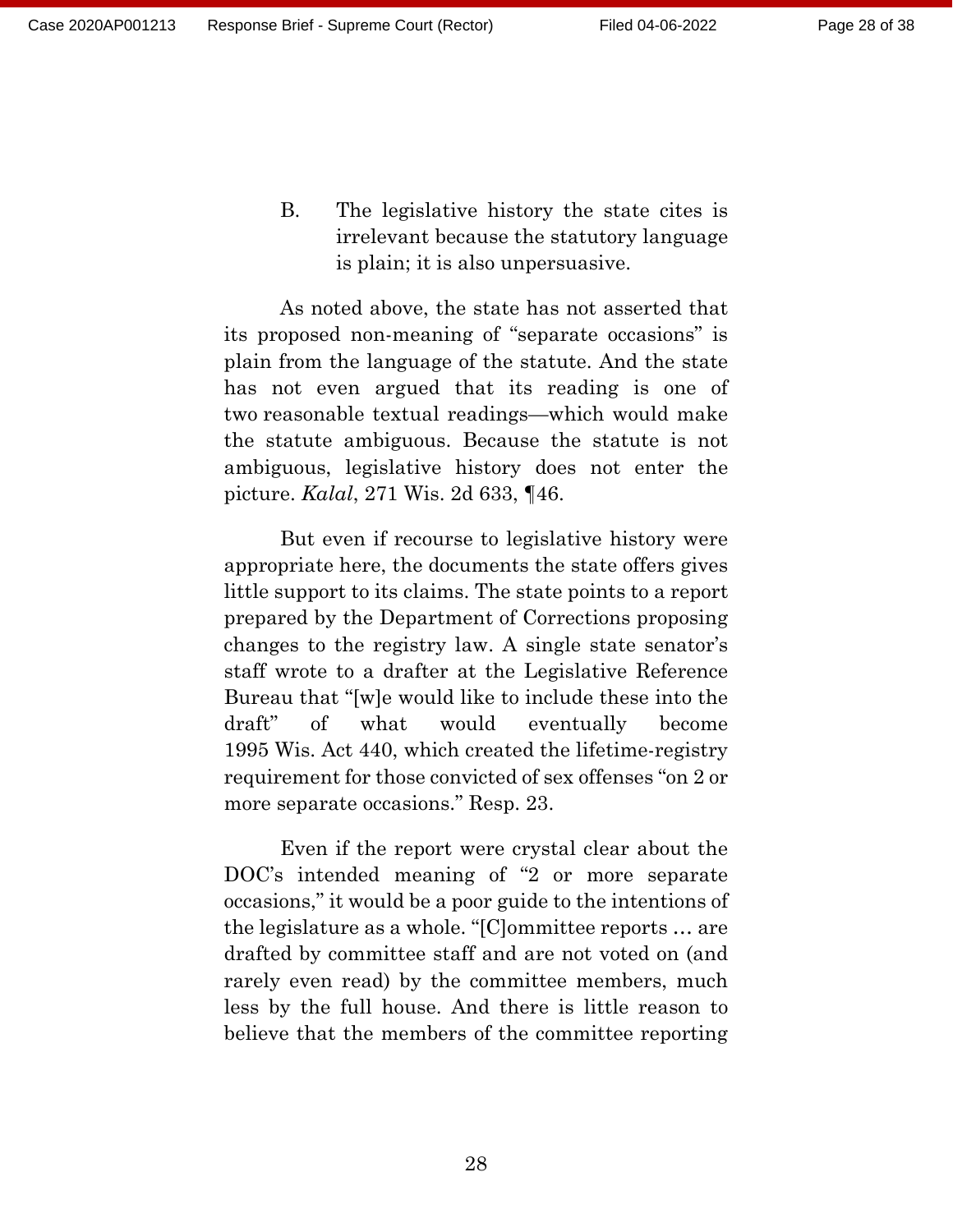the bill hold views representative of the full chamber." Antonin Scalia and Bryan A. Garner, Reading Law 376 (2011).

But the report is not crystal clear. Though the state's argument on the point covers several pages, it turns out that it is relying wholly on a single phrase from the DOC document: the recommendation for lifetime registration for those convicted "of two (2) or more sexual offenses." Resp. 10-13. But the very same report—in fact, the same sentence—clarifies that it is describing "*repeat* sex offenders"; it later specifies that the requirement would apply to those with "2 or more *separate* convictions" (emphasis added). These three short phrases—which for the most part simply mirror the statutory language—do not come close to substantiating the state's claim that the legislature intended the phrase "2 or more separate occasions" to have no meaning. Nor does the fiscal estimate the state cites shed any more light: it simply says the lifetime-registry mandate applies to those "with two or more *separate* sexual assault convictions." Resp. App. 34.

> C. Respecting the plain meaning that convictions must occur on "2 or more separate occasions" does not generate absurd results.

The state contends that giving effect to the legislative requirement of "separate occasions" of conviction would lead to absurd results. It observes that Rector was alleged to have possessed thousands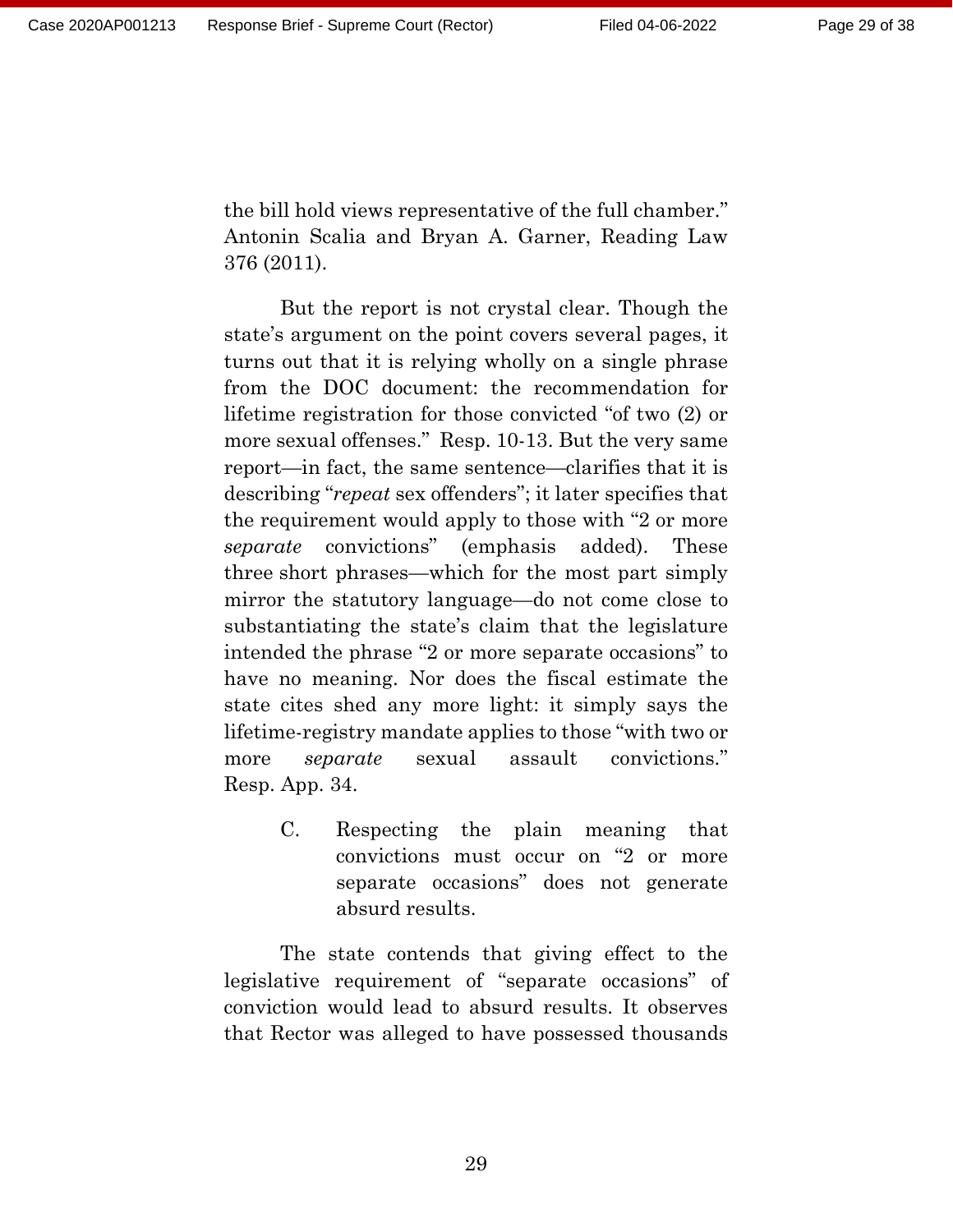of unlawful files (though he was only charged with possessing ten and pleaded to possessing five). It then constructs a hypothetical in which a defendant who possessed only two images of child pornography pleads in two cases in two different counties. How, the state asks, can it be that this hypothetical defendant is required to register for life as a sex offender, while Rector is not? Resp. 27.

The first answer is that Rector *could have been* ordered to register as a sex offender for life. This is allowed, in the circuit court's discretion, any time registration is required. Wis. Stat. § 973.048(4). So even the state's hypothetical defendant is not necessarily treated as more dangerous than Rector. If the sentencing court had found it warranted, it could have ordered Rector to register for life. It did not, perhaps because it did not believe that Rector was among those defendants who pose the most severe risk to the public. He'd never been charged with a crime before this case; there was no allegation that he'd ever committed or attempted to commit a hands-on offense; and at any rate, the 15-year requirement will keep him on the registry until at least 33 years have passed since his arrest: the year will be 2051, and Rector will be 67 years old.

But more basically, the only thing the state's hypothetical demonstrates is the obvious fact that counting to two—two of anything—is a crude tool for differentiating the dangerousness of offenders. *Any* such simple rule can lead to arguably inequitable treatment in a particular case.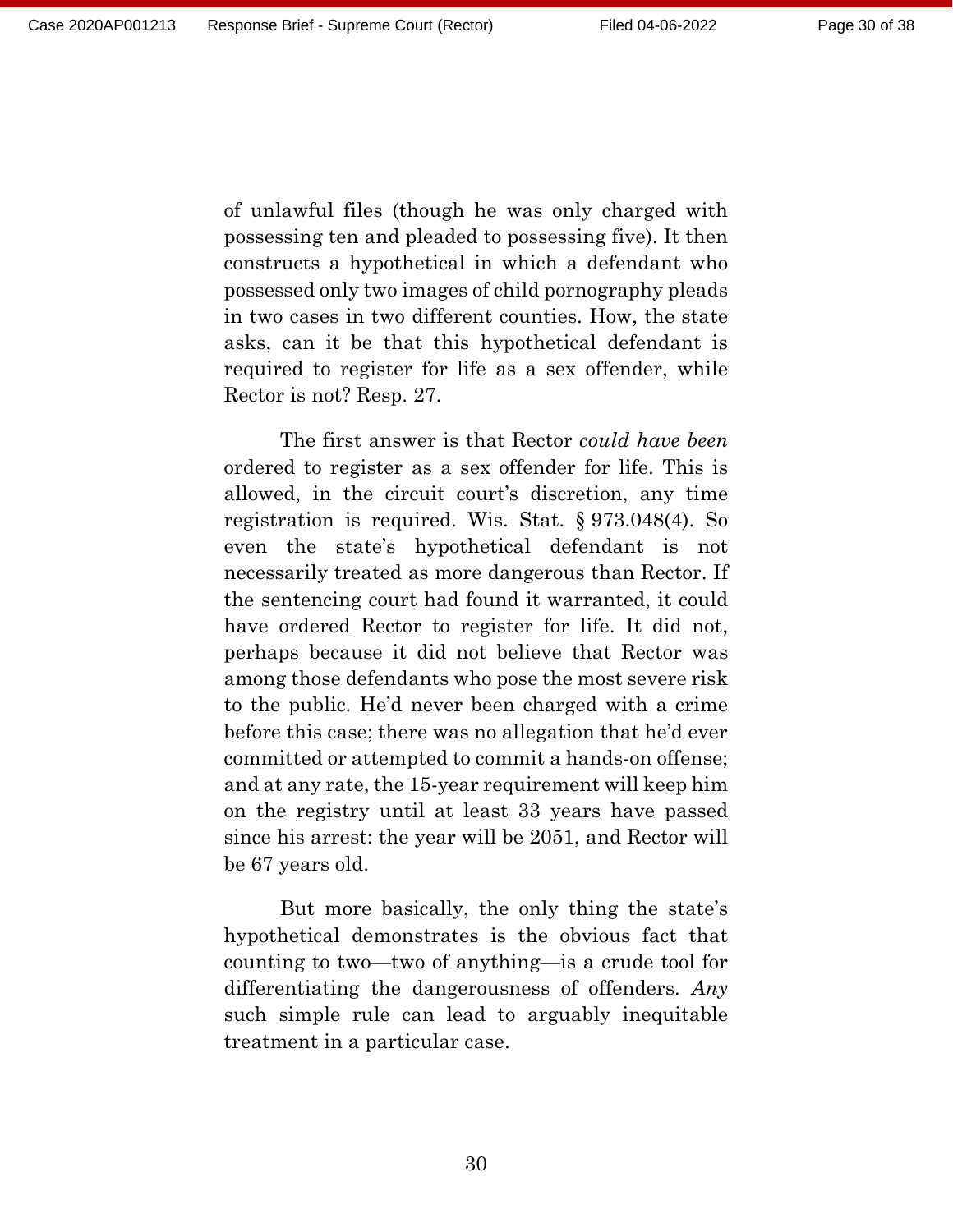The state's simple rule has the same problem. Imagine two defendants, each of whom is accused of grooming a 15-year-old over the internet and attempting to arrange a meeting in a hotel room. The first ends up convicted of child enticement, a Class D felony with a 25-year maximum sentence. Wis. Stat. § 948.07(1). The second defendant—who has a viable defense, or perhaps is only 19 and is thus viewed as less culpable—is charged only with two counts of exposing a child to harmful material, Class I felonies with a total of 7 years' possible imprisonment. Wis. Stat. § 948.11(2)(a)1. Under the state's rule, only the second defendant would be required to register for life; the first would not. Wis. Stat. §§ 301.45(5)(b)1.

The disparate outcomes generated by the state's rule are most likely to show up in cases like this one, involving the possession of child pornography. This offense has a mandatory minimum of three years of initial confinement and a maximum of 25 years imprisonment. Wis. Stat. §§ 948.12(3)(a); 939.617(1). It's also the nature of the offense that it's comparatively rare to find a defendant who could be charged with just *one* count of possessing child pornography: possession of dozens, hundreds or even thousands of images is typical. *See State v. Hoppe*, 2009 WI 41, ¶10, 317 Wis. 2d 161, 765 N.W.2d 794; *State v. Gant*, 2015 WI App 83, ¶7, 365 Wis. 2d 510, 872 N.W.2d 137; *State v. Van Buren*, 2008 WI App 26, ¶4, 307 Wis. 2d 447, 746 N.W.2d 545.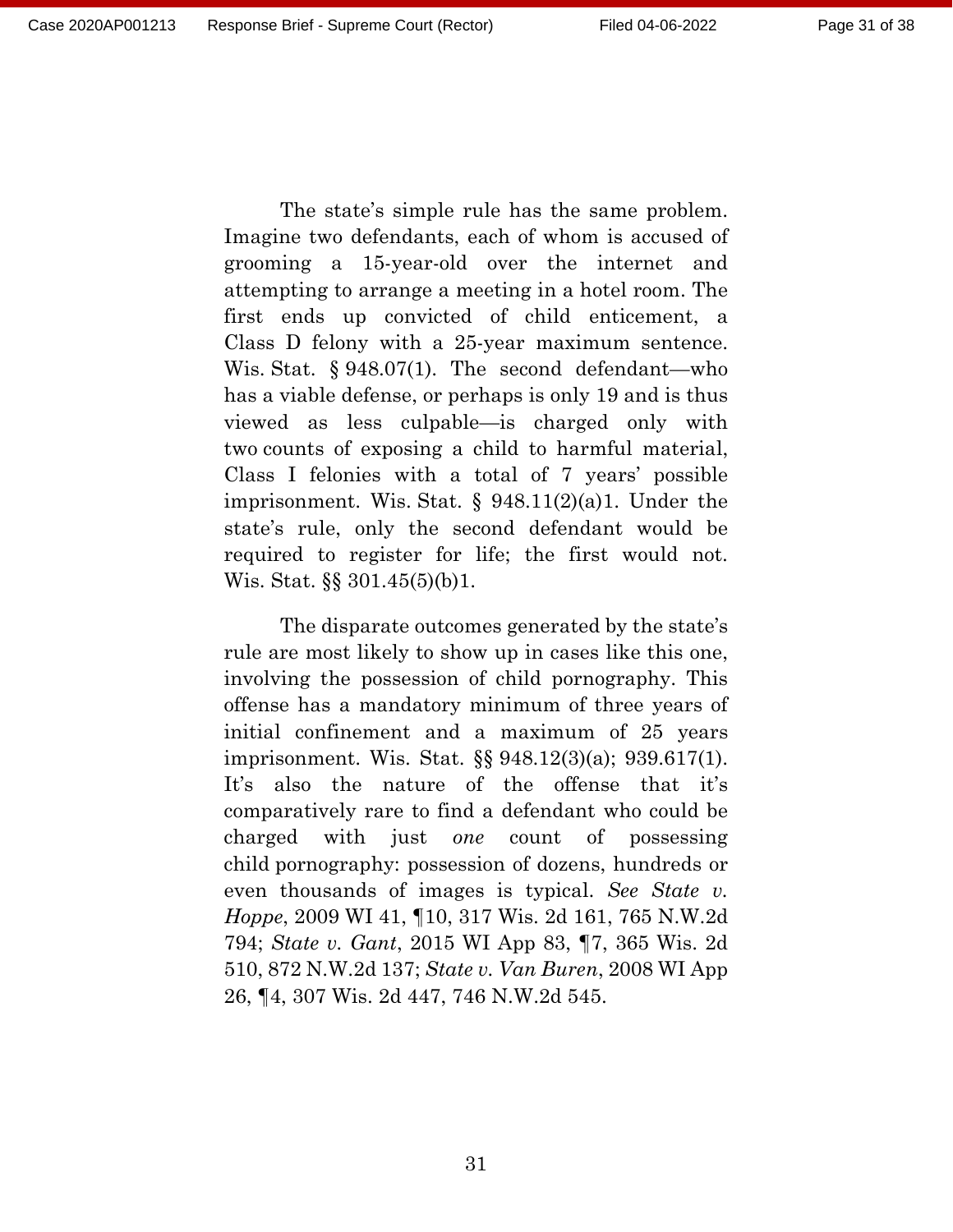For these reasons, it's not common for the state to charge a defendant for each and every image: it's unnecessary, as just a handful of images carry enough time to impose an effective life sentence, and just one count is all that's needed to impose a much longer sentence than is typical in these cases. Rector, for example, was charged with 10 counts and pleaded to 5; the circuit court could have given him up to 75 years of initial confinement but gave him 8. The court could have given him this same sentence if he'd pleaded to only one count (as is also common in multi-count cases). He wouldn't be any more or less dangerous; but even the state would have to concede he wouldn't face mandatory lifetime sex-offender registration.

So, the state's reading of the statute generates at least as much "absurdity" as it seeks to avoid. But the state's absurdity argument has a deeper failing too: it fails to consider the purpose of the registry. A construction of a statute isn't "absurd" if it serves the purpose of the enactment. Giving force to the requirement that convictions happen on "separate occasions" *does* advance the goals of the sex-offender registry, in a way that the state's proposed rule does not.

The purpose of the sex-offender registry is, of course, to protect the public from convicted sex offenders. *State v. Smith*, 2010 WI 16, ¶26, 323 Wis. 2d 377, 780 N.W.2d 90. And the reason for this protection is, as the state notes, the perception (justified or not) that those who have been convicted of sex offenses are very likely to commit more of them.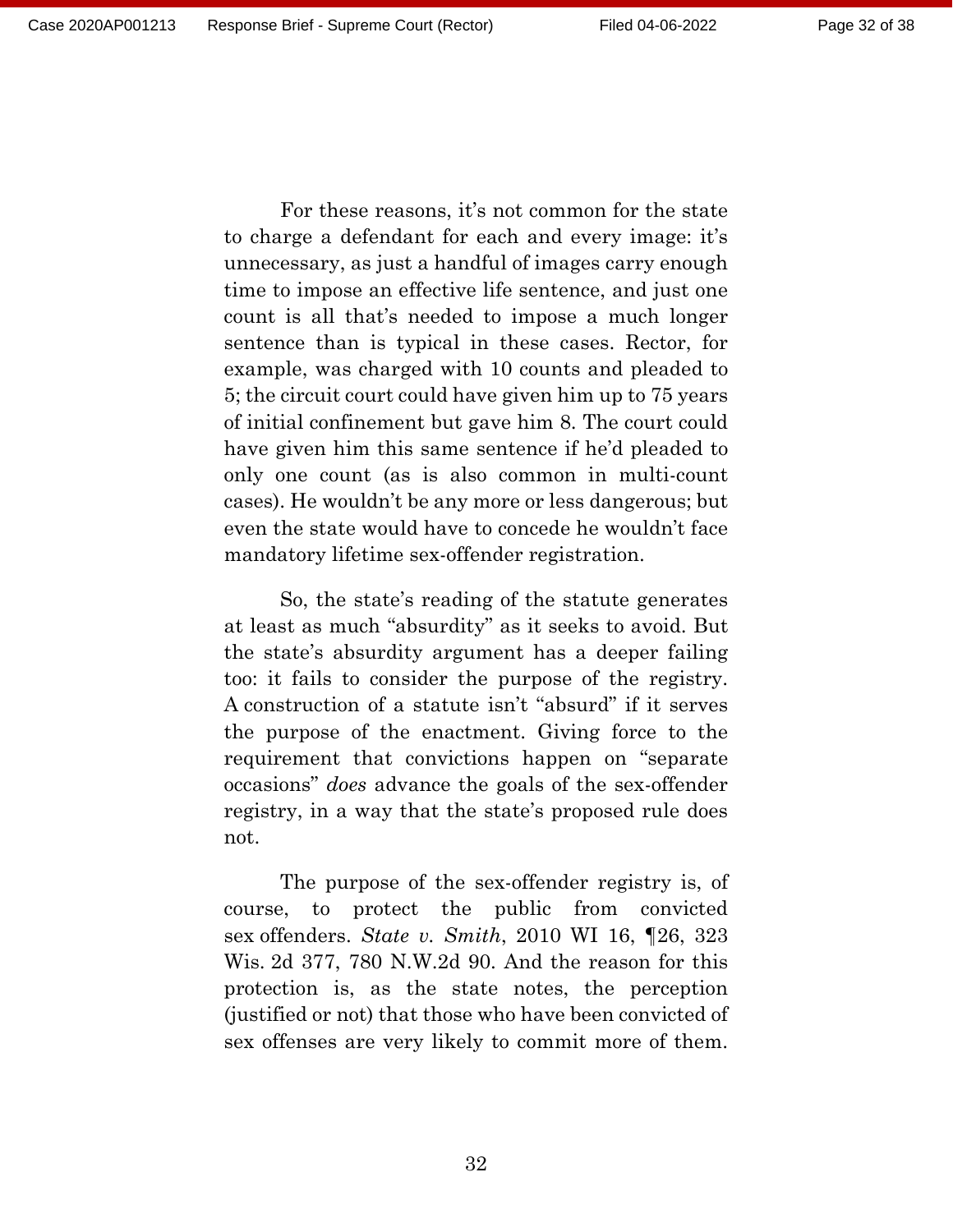Resp. 24. Likewise, the purpose of the mandatory lifetime requirement for some sex offenders is to provide still more protection against a subgroup of those offenders deemed more dangerous. *Id.*

As the discussion above shows, the simple *number* of eligible offenses for which a conviction has been entered in one case—besides failing to comport with the "separate occasions" language—is a suspect means to decide which offenders are in this highdanger category. But there is—both in research on sex-offender recidivism, and in the case law—better reason to rely on the number of convictions actually entered on "separate occasions."

This is the commonsense notion that a person who has offended, been punished, and offended again has demonstrated that he or she was not deterred or reformed by the efforts of the legal system. Common sense turns out to be accurate in this instance. Civil commitment schemes like our own state's ch. 980 have generated a great deal of research on what characteristics and factors are predictive of recidivism. And it turns out that prior opportunities to "learn a lesson"—when those opportunities are foregone—are a key sign of danger. For this reason, actuarial instruments like the Static-99R count multiple prior *sentencing dates* as a risk factor for future offenses. They also count the number of total sex offenses—but in so doing, they *exclude* the most recent offense, meaning that only those who have been convicted on two or more separate occasions are regarded as particularly risky. *See*, *e.g.*,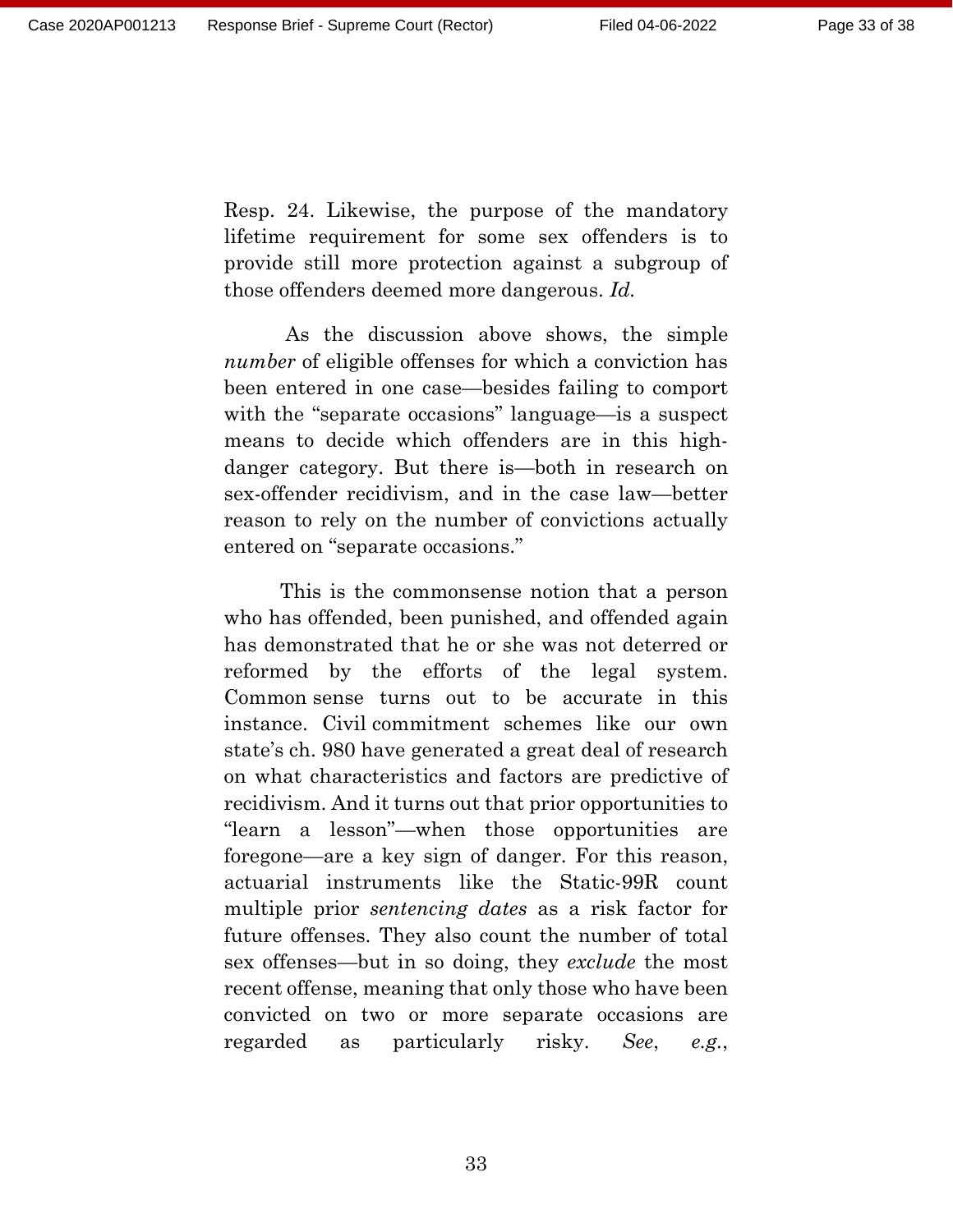R. Karl Hanson and David Thornton, Notes on the Development of Static-2002,<sup>[4](#page-33-0)</sup> (noting that research showed "the number of index offences" was unrelated to recidivism, whereas number of prior sentencings was most strongly correlated with reoffense).

This Court also relied on this justification for the results in both *Wittrock* and *Hopkins*. In *Wittrock*, it said that the more severe punishment for repeat offenders was merited for "those persons who do not learn their lesson or profit by the lesser punishment given for their prior violations of criminal laws." 119 Wis. 2d at 664. In *Hopkins*, it said that a person who had previously been convicted of three misdemeanors—even if all convictions happened at once—would be guaranteed "one more chance to learn their lessons and profit from the lesser punishment given for their prior violations of the law. Receiving at least one opportunity to reflect on prior punishment is consistent with the rehabilitative purpose of the statute."[5](#page-33-1) 168 Wis. 2d at 813.

<span id="page-33-0"></span> <sup>4</sup> *Available at* https://www.publicsafety.gc.ca/cnt/rsrcs /pblctns/nts-dvlpmnt-sttc/nts-dvlpmnt-sttc-eng.pdf.

<span id="page-33-1"></span> $5$  It is, of course, possible, as in the state's multi-county hypothetical, for a person to be convicted on a second separate occasion even though all the conduct occurred before he or she was convicted on the first occasion. This does not mean, though, that the "separate occasions" rule is without basis; it just means it's an imperfect rule, as any counting rule would be.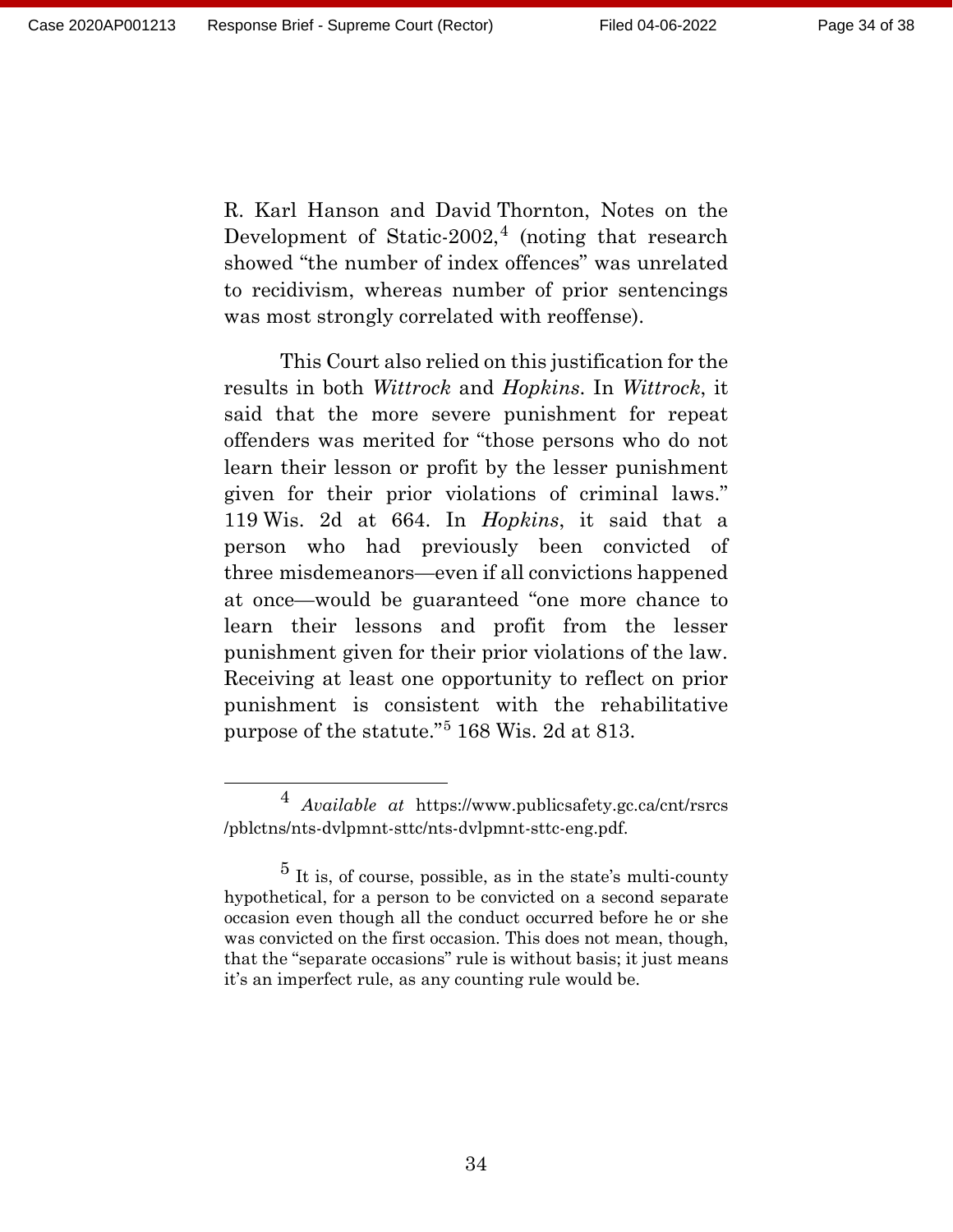Under the state's rule—unlike the one adopted in *Wittrock* and *Hopkins*—this purpose is jettisoned. A person like Rector—who had no criminal charges of any sort before this case—would be adjudged among the most dangerous offenders regardless of whether he ever committed another crime. He'd be placed in this category despite the fact that we have no reason to think he will not reform his behavior in response to the stiff sanction he has received. Putting Rector in this category solely because of the number of counts to which he happened to plead—a number that is, in child pornography cases particularly, often tenuously related to the severity of the offense or the severity of the punishment—is at least as absurd as any hypothetical the state can construct.

So, the state's "absurdity" argument fails. The legislature was well within its rights to distinguish between those who've been arrested and convicted in one proceeding, on the one hand, and those who have been arrested and convicted on multiple occasions, on the other. The legislature has broad authority to make these judgment calls, and it's not for this Court to second-guess them. "An unpalatable result is not the same as an absurd result." *Anderson v. Aul*, 2015 WI 19, ¶114, 361 Wis. 2d 63, 862 N.W.2d 304 (Ziegler, J., concurring). There's nothing absurd about recognizing that "separate occasions" means just what it says here.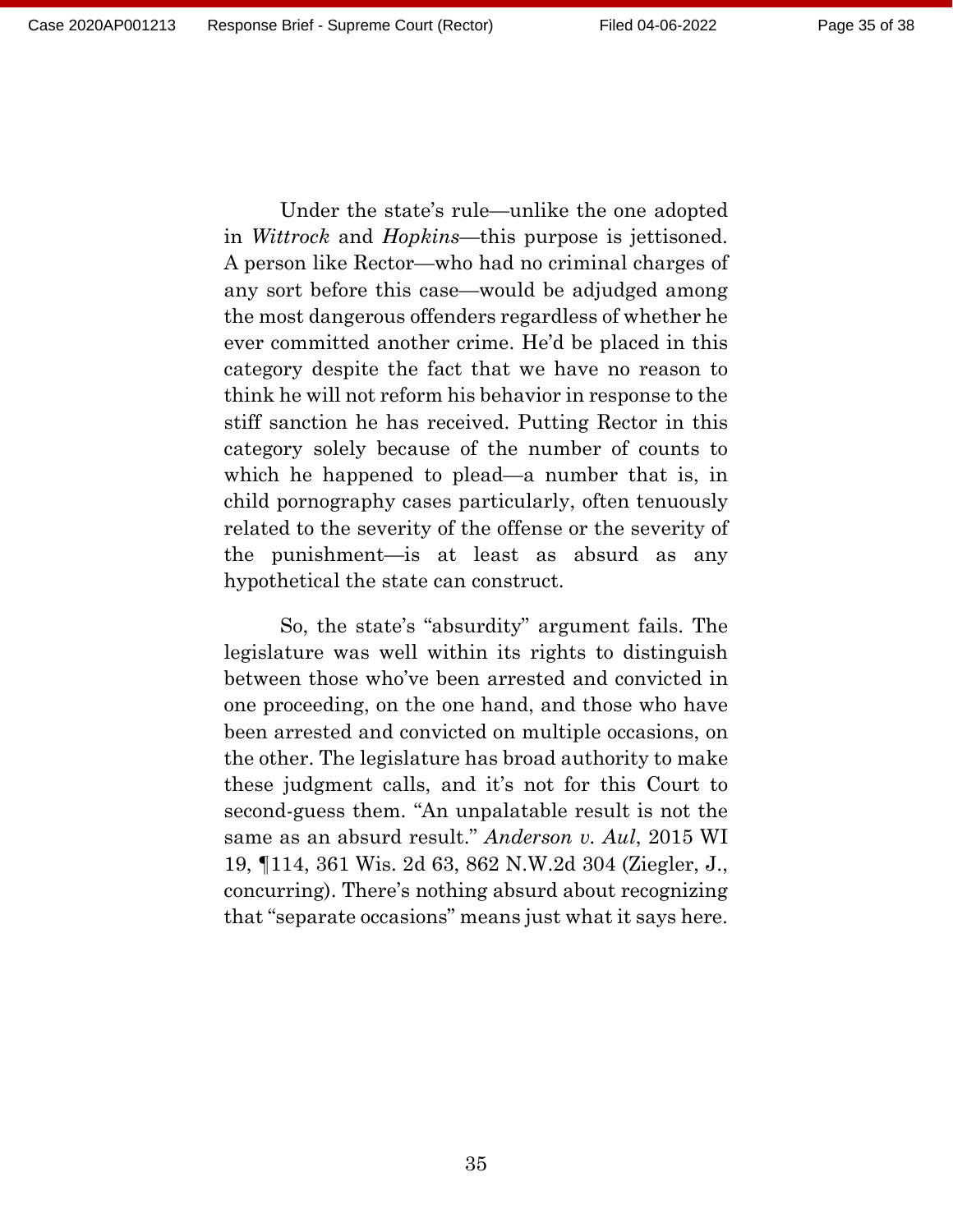D. The Attorney General's opinion adds little to nothing to the Attorney General's argument.

The state—which is, of course, represented by the Department of Justice, headed by the Attorney General—finally points to a 2017 Attorney General opinion on the meaning of "separate occasions" in a different statute, Wis. Stat.  $\S 301.46(2m)(am)$ . Resp. 27-28. Naturally, that rather recent opinion advances the same position that the Attorney General now urges on this Court. It does so using a truncated version of the same analysis the state puts forth here.

Attorney General opinions don't bind this Court, and are persuasive only to the extent they are "well-reasoned." *Town of Vernon v. Waukesha Cty.*, 102 Wis. 2d 686, 692, 307 N.W.2d 227 (1981). If this Court finds the argument offered in the state's brief convincing, it will have no need to look to the recent opinion the brief recapitulates. If, on the other hand, the Court disagrees with the state's argument—that is, doesn't find it well-reasoned—then the fact that the state recently memorialized the argument elsewhere adds nothing to its case.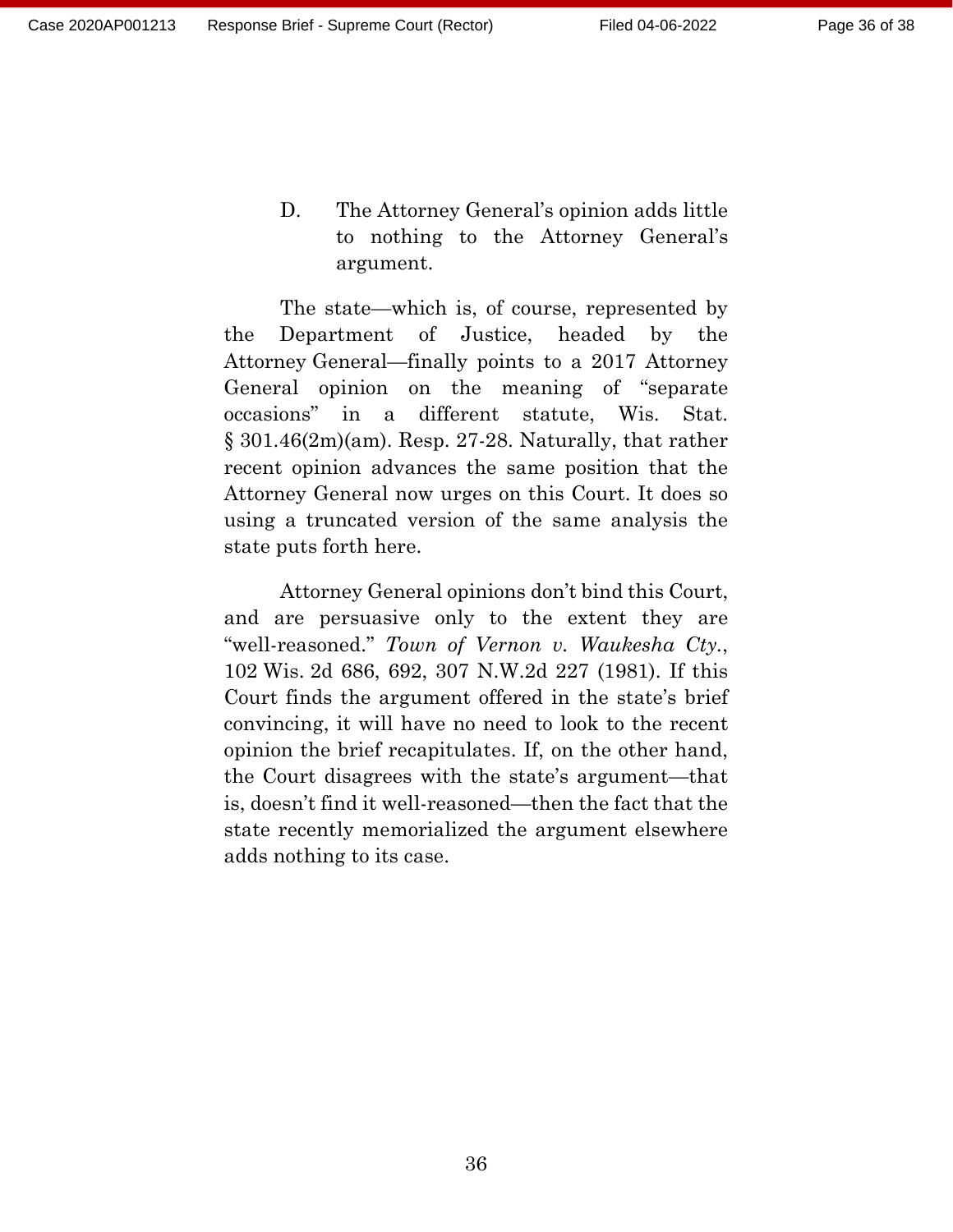### **CONCLUSION**

Because the circuit court correctly construed the provision that mandates lifetime registry only where convictions occurred on "2 or more separate occasions," Corey Rector respectfully requests that this Court affirm its order that he register for 15 years after the end of his sentence.

Dated this 6th day of April, 2022.

Respectfully submitted,

ANDREW R. HINKEL Assistant State Public Defender State Bar No. 1058128

 $\overline{\phantom{a}}$  , where  $\overline{\phantom{a}}$  , where  $\overline{\phantom{a}}$  ,  $\overline{\phantom{a}}$  ,  $\overline{\phantom{a}}$  ,  $\overline{\phantom{a}}$  ,  $\overline{\phantom{a}}$  ,  $\overline{\phantom{a}}$  ,  $\overline{\phantom{a}}$  ,  $\overline{\phantom{a}}$  ,  $\overline{\phantom{a}}$  ,  $\overline{\phantom{a}}$  ,  $\overline{\phantom{a}}$  ,  $\overline{\phantom{a}}$  ,  $\overline{\phantom{a}}$  ,

Office of the State Public Defender Post Office Box 7862 Madison, WI 53707-7862 (608) 267-1779 hinkela@opd.wi.gov

Attorney for Defendant-Appellant-Cross-Respondent